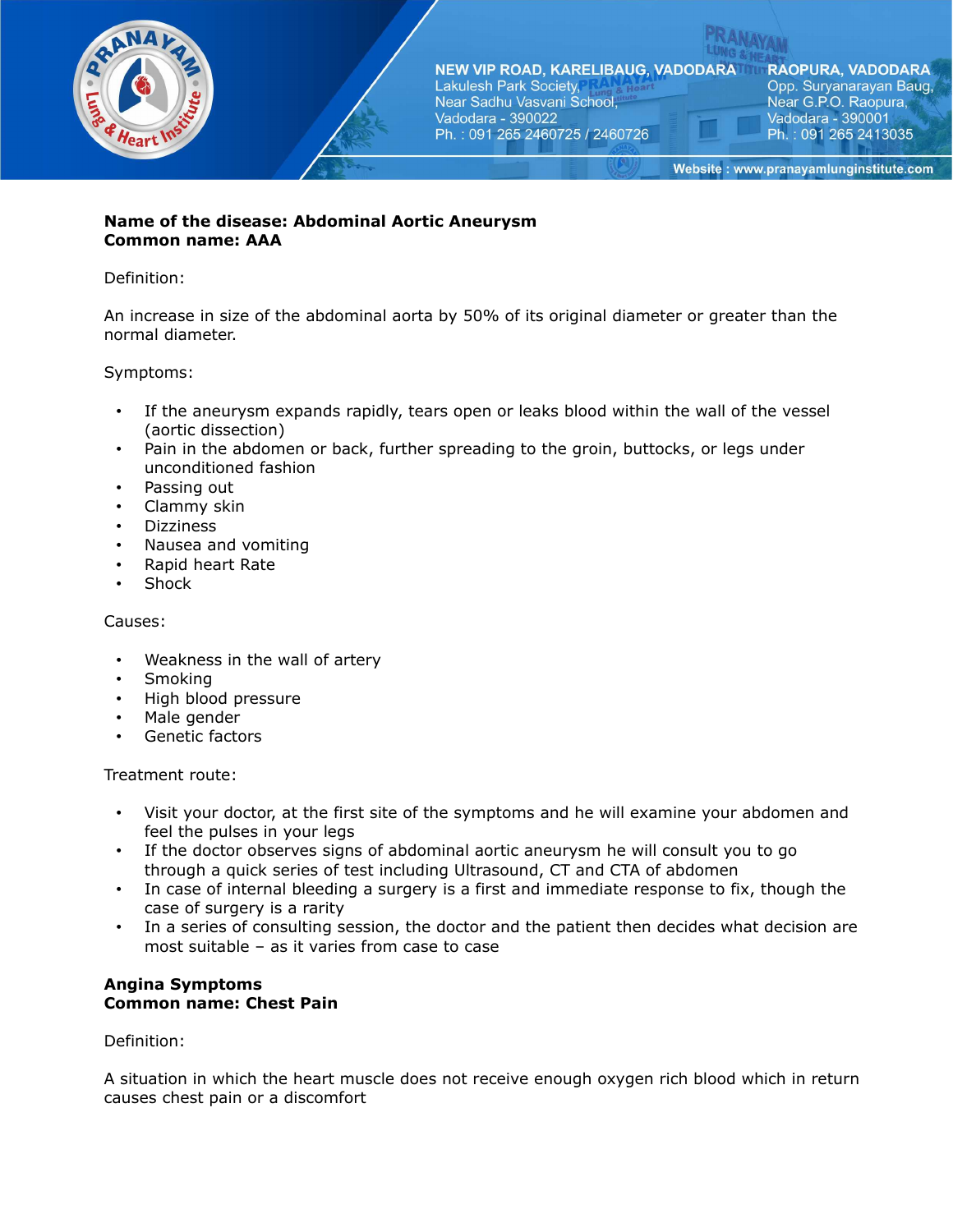

NEW VIP ROAD, KARELIBAUG, VADODARATH Lakulesh Park Society, Near Sadhu Vasvani School, Vadodara - 390022

Ph.: 091 265 2460725 / 2460726

**RAOPURA, VADODARA** Opp. Suryanarayan Baug, Near G.P.O. Raopura, Vadodara - 390001 Ph.: 091 265 2413035

Website: www.pranayamlunginstitute.com

## Symptoms:

- Chest pain or discomfort
- Pain in your arms, neck, jaw, shoulder or back accompanying chest pain
- Nausea
- Fatigue
- Shortness of breath
- **Sweating**
- **Dizziness**

### Causes:

- Reduction of blood flow into your heart
- Lack of enough oxygen rich blood being pumped into your heart
- Existence of coronary artery disease (CAD) is the most common reason for reduction in blood flow to the heart
- Physical exertion
- Tobacco consumption
- Diabetes
- High blood pressure and cholesterol levels
- In case of Variant angina a type of angina spasm in a coronary artery in which the artery temporarily narrows

### Treatment Route:

- Do not hesitate or ignore the pain at any certain time and rush to your doctor immediately as and when the signs occur
- Make a note about your symptoms, try to gather information about precautions to be taken before the consultancy and testing begins
- List your personal information, prescribed medications and past reports, providing a case history to your doctor

### **Aortic Dissection Common name:**

### Definition:

A serious condition in which there is a tear in the wall of the major artery carrying blood out of the heart (aorta). As the tear extends along the wall of the aorta, blood can flow in between the layers of the blood vessel wall (dissection).

### Symptoms:

- Sudden severe chest or upper back pain, often described as a tearing, ripping or shearing sensation, that radiates to the neck or down the back
- Loss of consciousness
- Shortness of breath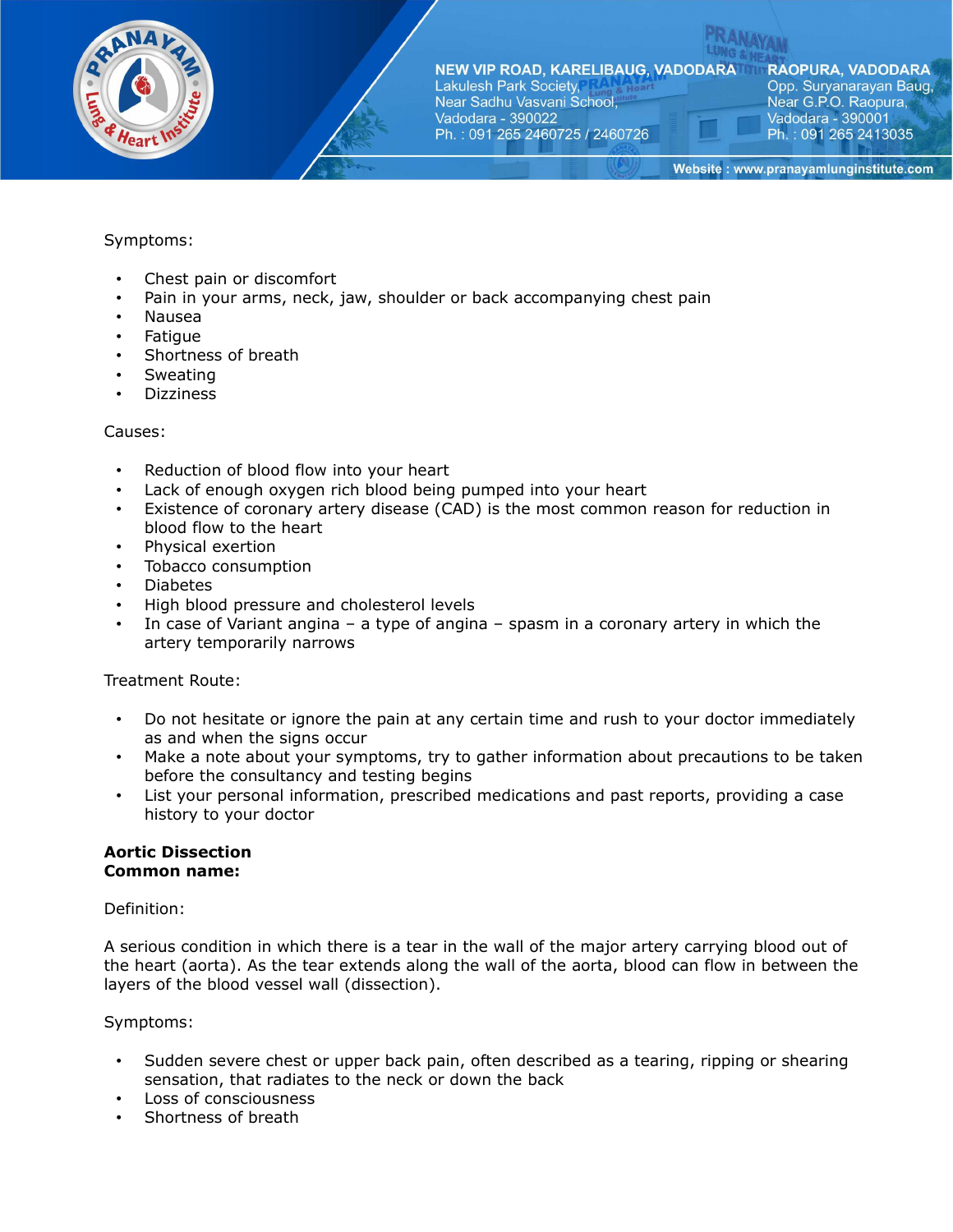

- Sudden difficulty speaking, loss of vision, weakness or paralysis of one side of your body, similar to those of a stroke
- Weak pulse in one arm compared with the other

## Causes:

- Chronic high blood pressure may stress the aortic tissue, making is susceptible to tearing
- Having born with marfan syndrome, bicuspid aortic valve etc., which causes weakening of the walls of the blood vessels
- On rare occasion or circumstances, accidents which cause traumatic injury to the chest area

### Treatment route:

- Make an appointment with your doctor as he will diagnose you and see if there are sign which can cause aortic dissection through x-rays or aorta perhaps
- A series of test can follow which would give a clear picture of the patient's condition; tests can include: Transesophageal echocardiogram (TEE), CT and MRA scans

#### **Aortic Stenosis Common name: AS or AOS**

### Definition:

Aortic stenosis is a narrowing of the aortic valve in the heart. This restricts blood flow through the valve. The heart then needs to squeeze (contract) harder to pump blood into the aorta.

### Symptoms:

- Chest discomfort
- Cough, possibly bloody.
- Breathing problems when exercising.
- Becoming easily tired.
- Feeling the heartbeat
- Fainting, weakness, or dizziness with activity.

In infants and children, symptoms include:

- Becoming easily tired with exertion (in mild cases)
- Failure to gain weight
- Poor feeding
- Serious breathing problems that develop within days or weeks of birth

### Causes:

- An extra effort from the left ventricle to pump the blood out can cause thickening of the wall and as a result can be a cause for chest pain
- Due to the build-up of calcium deposits that narrow the valve, mostly occurring in older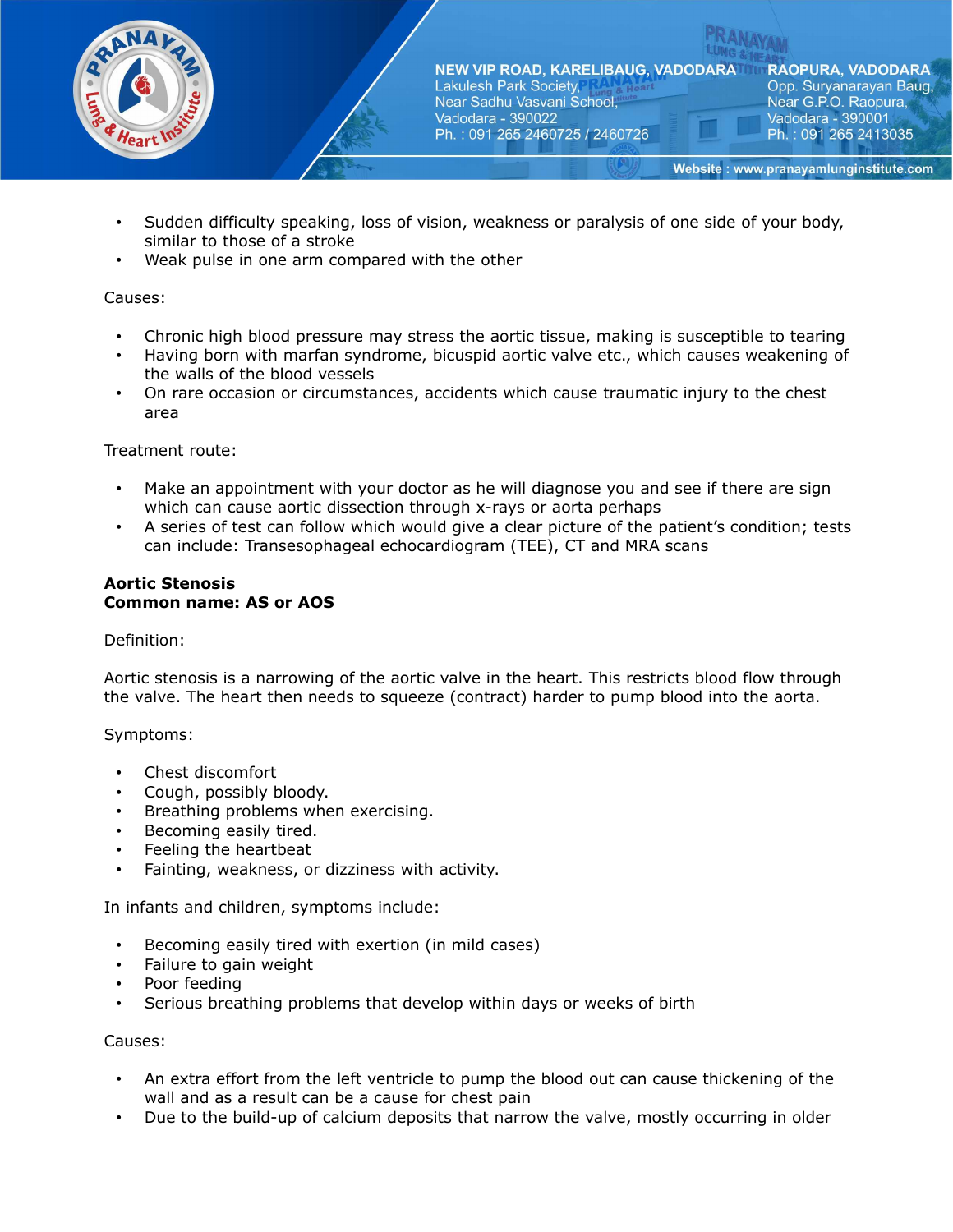

**RAOPURA, VADODARA** Opp. Suryanarayan Baug, Near G.P.O. Raopura, Vadodara - 390001 Ph.: 091 265 2413035

Website: www.pranayamlunginstitute.com

age groups

Rheumatic fever

Treatment route:

- A family doctor can be your best guide if the symptoms are not alarming as regular checkups and updates will stabilize the condition
- An echocardiogram (heart ultrasound) is advisable to have a clear idea about the condition and as to which treatment route is the best for the patient
- Even if no symptoms are detected, it is advisable for the patient to continue treatment or course his treatment on the basis of the test results
- Possible treatments may include valve repair or valve replacement.

### **Arrhythmia (Irregular Heartbeat) Common name: PSVT**

Definition:

A condition in which the heart beats at an irregular or in an inappropriate manner: too slow, too fast, irregular

Symptoms:

- **Fatique**
- Dizziness
- Light-headedness
- Fainting (syncope) or near-fainting spells
- Rapid heartbeat or pounding
- Shortness of breath
- Chest pain
- In extreme cases, collapse and sudden cardiac arrest

#### Causes:

- Electrolyte imbalances in your blood (such as sodium or potassium).
- Changes in your heart muscle.
- Injury from a heart attack.
- Healing process after heart surgery.
- Irregular heart rhythms can also occur in "normal, healthy" hearts.

#### Treatment course:

- The availability of appropriate drugs and therapy treatment helps the curing of the disease accessible
- It is important to understand, as each patient is different and so is his or her condition, how each drug will react and what is best suited for the treatment
- If you are smoker, quitting it helps a lot. Also, alcohol and caffeine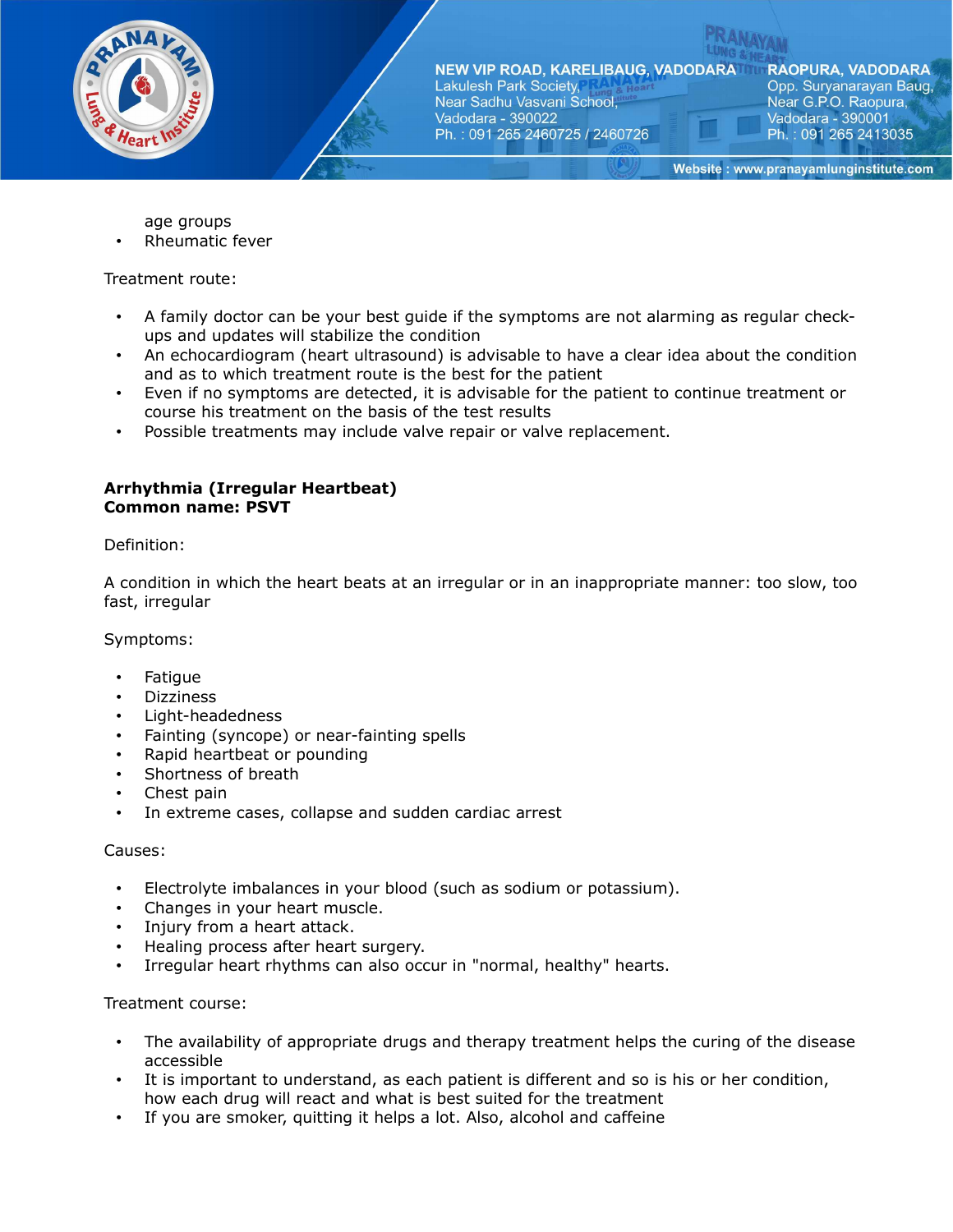

**RAOPURA, VADODARA** Opp. Suryanarayan Baug, Near G.P.O. Raopura, Vadodara - 390001 Ph.: 091 265 2413035

Website: www.pranayamlunginstitute.com

• Electrical Cardioversion

# **Atrial Fibrillation Common name: AF or A-Fib**

## Definition:

During atrial fibrillation, the heart's two upper chambers (the atria) beat chaotically and irregularly – out of coordination with the two lower chambers (the ventricles) of the heart

Symptoms:

- Palpitations, which are sensations of a racing, uncomfortable, irregular heartbeat or a flipflopping in your chest
- Weakness
- Reduced ability to exercise
- Fatigue
- Lightheadedness
- Dizziness
- Confusion
- Shortness of breath
- Chest pain

### Causes:

- High blood pressure
- Heart attacks
- Coronary artery disease
- Abnormal heart valves
- Heart defects you're born with (congenital)
- An overactive thyroid gland or other metabolic imbalance
- Exposure to stimulants, such as medications, caffeine, tobacco or alcohol
- Lung diseases
- Previous heart surgery
- Viral infections
- Stress due to pneumonia, surgery or other illnesses
- Sleep apnea

- It is advisable that the patient is a victim of any symptom or is suffering chest pain should visit the doctor immediately
- The doctor may advice for an electrocardiogram which will clear the view for a better outlook towards the problems in the patient and as to what treatment is best suited
- Electrical cardioversion
- Cardioversion with drugs
- Surgical maze procedure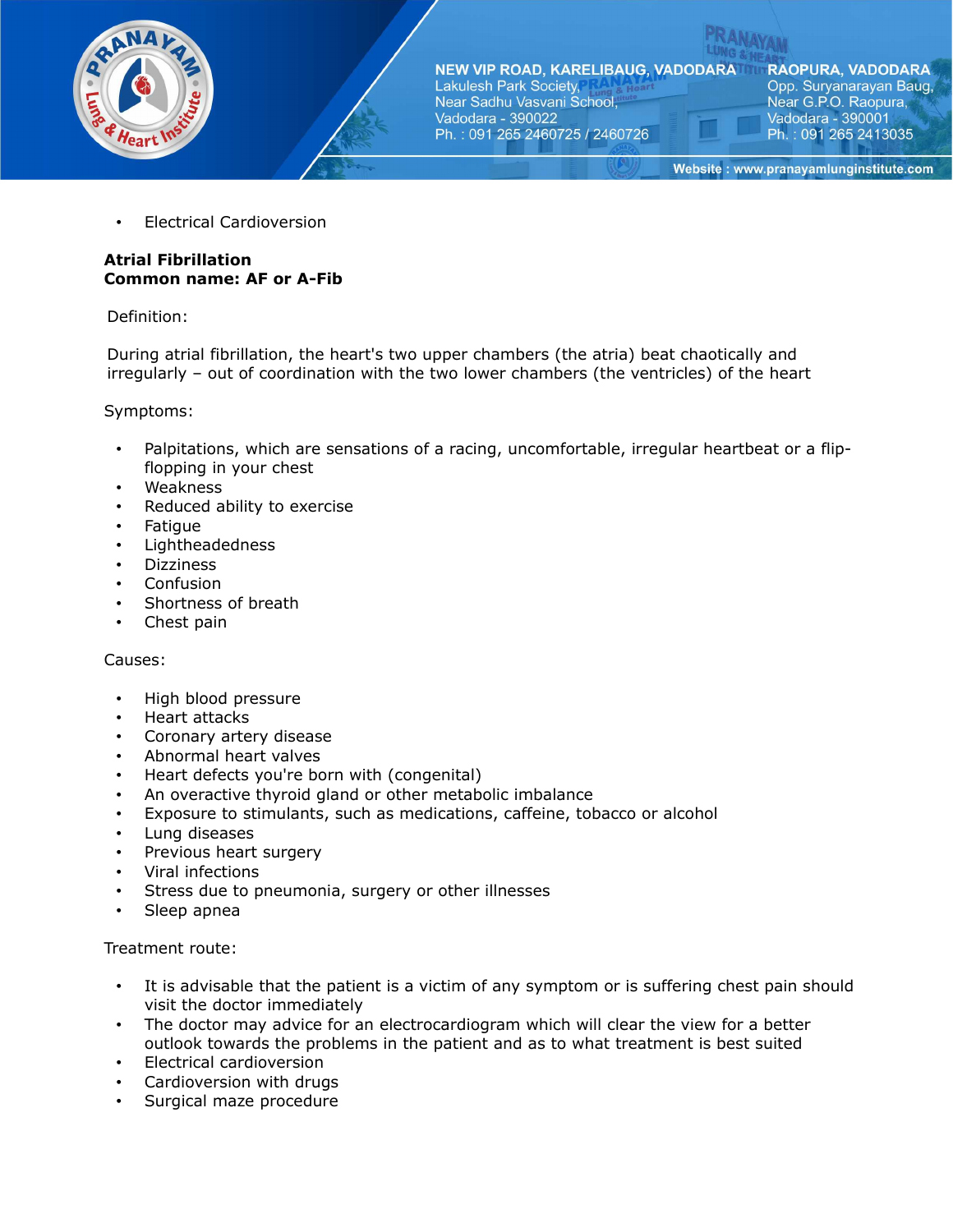

# **Name of the disease: Atrial Fibrillation (AFib) Warning Symptoms Common name: AFib**

## Definition:

It is the most common type of irregular heartbeat

## Symptoms:

- General fatigue
- Rapid and irregular heartbeat
- Fluttering or "thumping" in the chest
- Dizziness
- Shortness of breath and anxiety
- Weakness
- Faintness or confusion
- Fatigue when exercising
- **Sweating**
- Chest pain or pressure

### Cause:

- High blood pressure
- Lung disease, such as chronic obstructive pulmonary disease (COPD) or emphysema, or a blood clot in your lung (pulmonary embolism)
- An overactive thyroid gland (hyperthyroidism)
- Obesity, diabetes, and metabolic syndrome
- Sleep apnea
- Infections caused by a virus

- It is advisable that the patient is a victim of any symptom or is suffering chest pain should visit the doctor immediately
- The doctor may advice for an electrocardiogram which will clear the view for a better outlook towards the problems in the patient and as to what treatment is best suited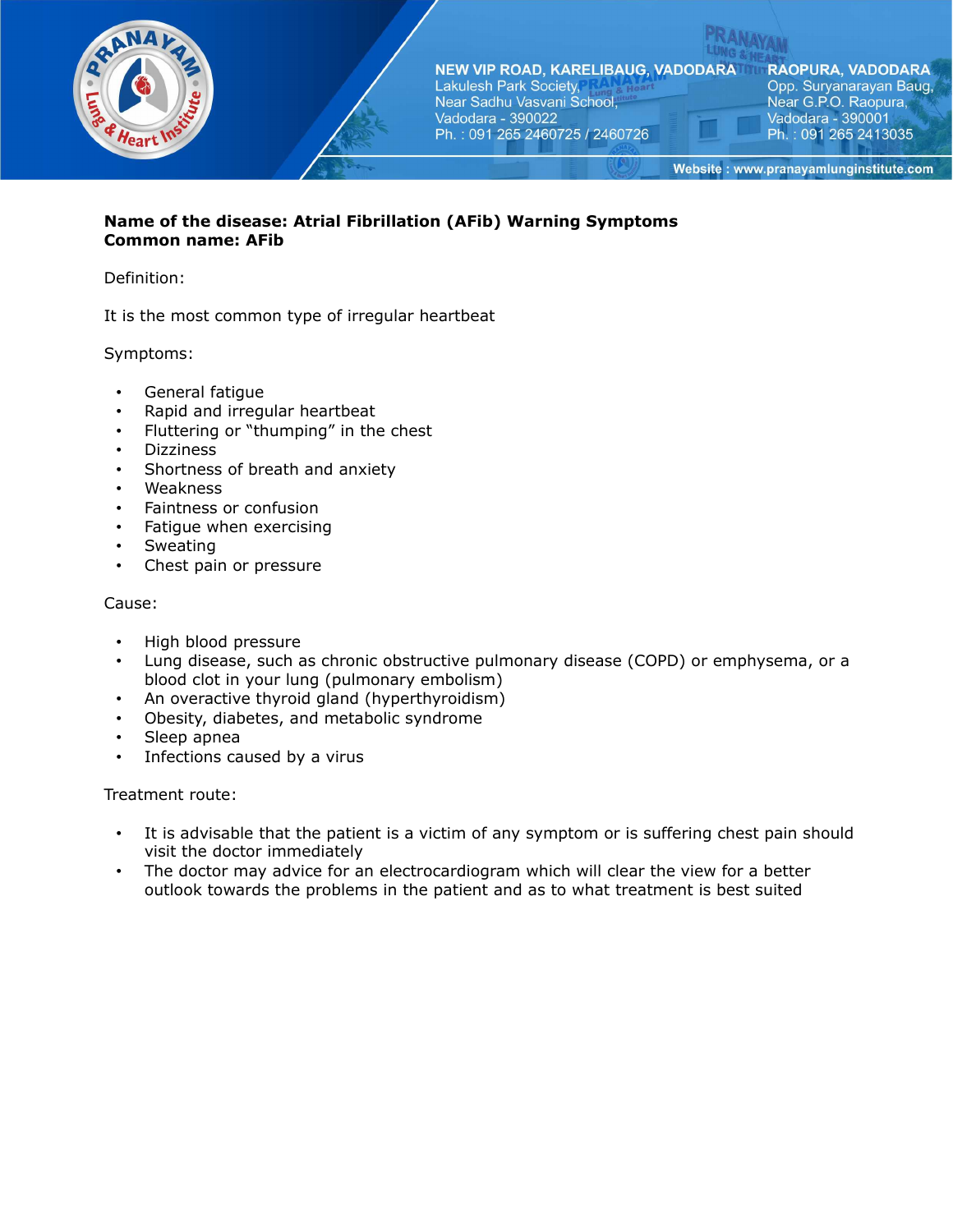

# **Atrial Fibrillation (A-Fib) FAQs (source: heart.org)**

## **Q What is A-Fib and why is it a problem?**

Atrial fibrillation, or A-Fib, is an irregular heartbeat, or a condition in which the atria fail to contract in a strong, rhythmic way. When a heart is in A-Fib, it may not be pumping enough oxygen-rich blood out to the body

# **Q When the heart is in A-Fib, blood can become static and may be left pooling inside the upper chamber (called the left atrium.)?**

- When blood pools, a clot can form.
- When a clot is pumped out of the heart, it can travel to the brain, block an artery in the brain, and cause a stroke.
- Blocked arteries prevent the tissue "downstream" from getting oxygen-rich blood, and without oxygen the tissue dies.

# **Q What are the greatest risks of having A-Fib?**

The greatest risk of A-Fib is stroke. You are 5 times more likely to have a stroke than someone who doesn't have atrial fibrillation. You also have a risk of eventual heart failure due to the weakening of the heart muscle.

### **Q How did I get A-Fib?**

- High blood pressure
- Lung disease, such as chronic obstructive pulmonary disease (COPD) or emphysema, or a blood clot in your lung (pulmonary embolism)
- An overactive thyroid gland (hyperthyroidism)
- Obesity, diabetes, and metabolic syndrome
- Sleep apnea
- Infections caused by a virus

### **Q If I have no A-Fib symptoms, am I still at risk for stroke?**

Yes! Do not stop taking medication simply because you are not experiencing noticeable symptoms. Many people with A-Fib should be on anticoagulant medications which will lower stroke risks when taken correctly

### **Q What treatments should I expect?**

In certain cases, medical intervention may be needed to restore the heart's normal rate and rhythm, and many A-Fib patients need medication to lower stroke risks.

A-Fib interventions may involve cardioversion, "blood thinners," medications for rate and/or rhythm control, and possibly catheter ablation or surgery if other treatments fail to reduce risks and symptoms.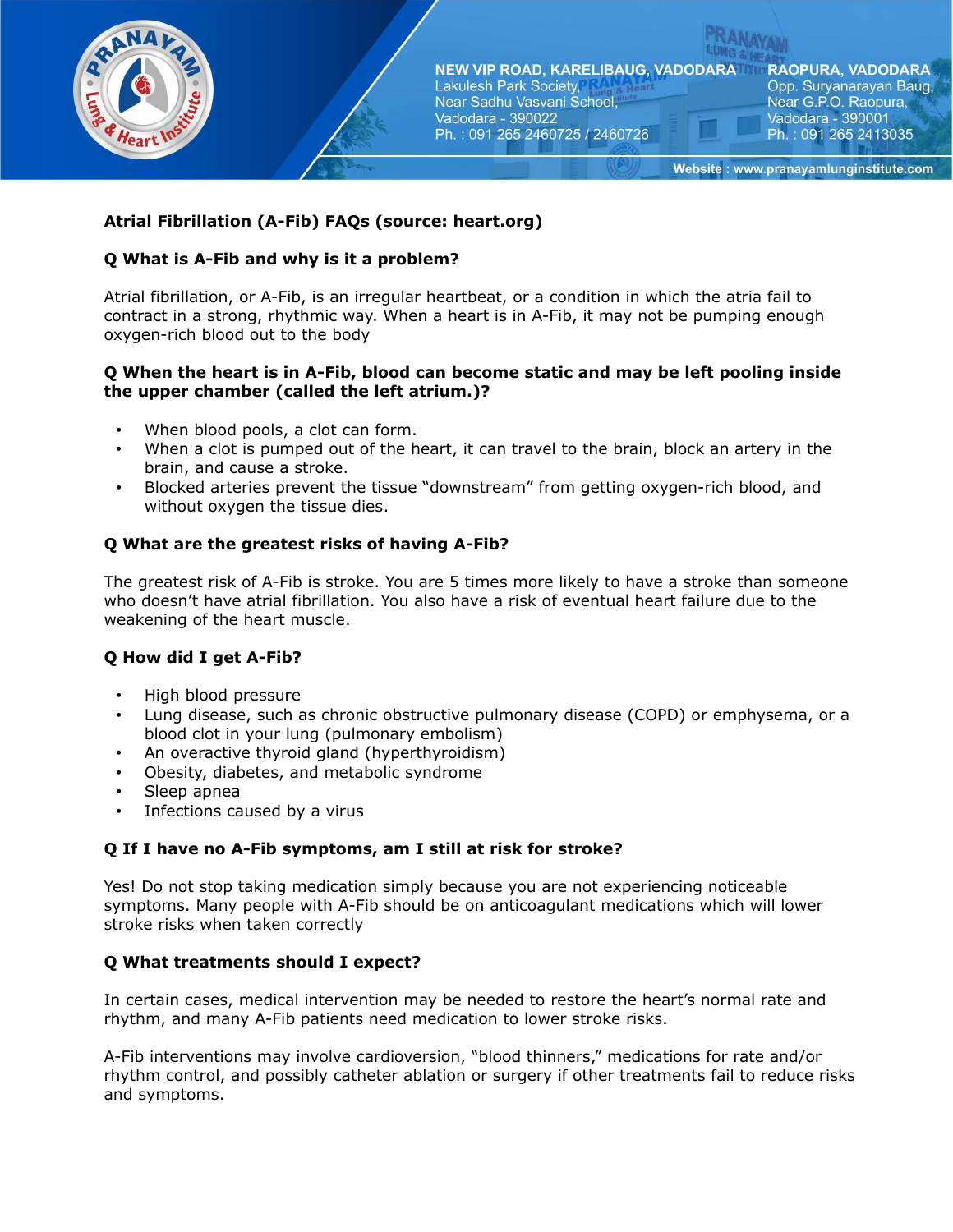

Let your doctor know if you are having symptoms, and continue following your doctor's orders until otherwise directed.

# **Q When do I see my doctor?**

As soon as you notice the symptoms of A-Fib, contact your physician. Even if your symptoms go away, it's still important to have a physical exam and monitor your heart's activity. Symptoms may include:

- A racing, fluttering, pounding or irregular- feeling heartbeat
- Fatigue, dizziness or light-headedness
- Shortness of breath or fainting
- Anxiety

### **Q Does having A-Fib mean I need to wear a medical alert bracelet or carry a card in my wallet?**

In any emergency situation, having a patient's medical history is very helpful. Be sure and write down the medication that you are taking and the dose. If you are taking oral anticoagulant medications, ("blood thinners"), always wear a medical alert bracelet or carry a wallet card to be sure healthcare providers would know how to best care for you, should an emergency occur.

# **Q Can I tell when I'm going to have an episode of A-Fib?**

Some people can feel when they are in A-Fib and some people do not know. Either way, you may be able to control "triggers." In some people, different things cause their A-Fib to flare up.

Common triggers may include:

Stress, poor sleep, and – for some people – exercise that increases the heart rate above a certain point. It is important to note that exercise is beneficial for many people with A-Fib.

What medications will I be on and how do they work?

Medications should be prescribed for people with stroke risk factors to help prevent blood clots that can cause a stroke. Rate or rhythm control medications may also be prescribed. You may also be on medications for other underlying conditions. Your doctor will need to know the current meds you are taking so your new meds will not interfere.

### **Q Is A-Fib curable or is it a permanent condition?**

We don't usually say that A-Fib is curable, but some causes, like sleep apnea for example, can be treated in order to lessen the amount of A-Fib that you have. Medications and procedures that control the heart rate and rhythm can also help lower stroke risks. Afib, regardless of the duration, needs to be monitored by a physician.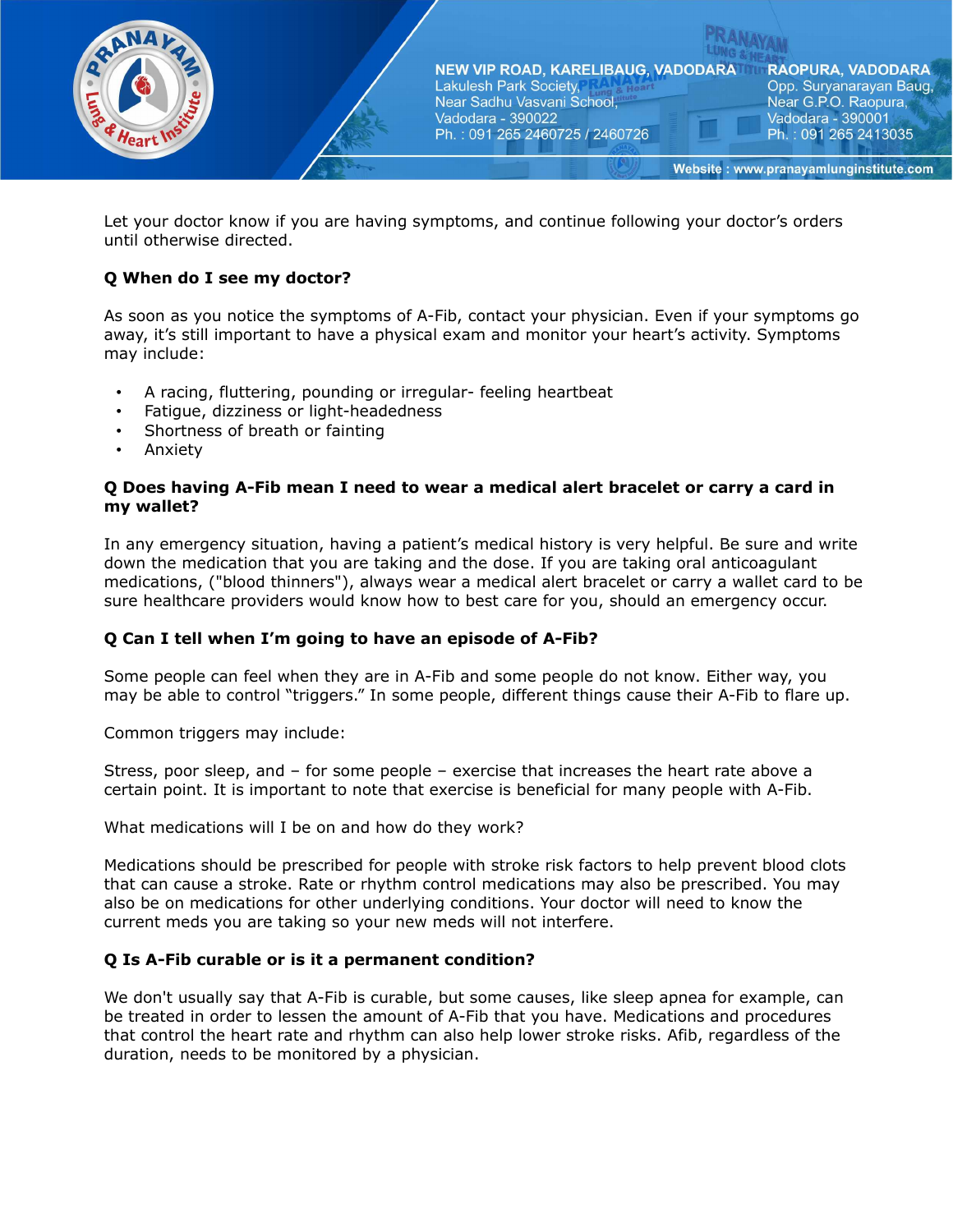

There are different classifications of A-Fib: paroxysmal, persistent, longstanding persistent and permanent. The treatment plans and outcomes may depend on several factors, including the type of A-Fib. Again, all those who experience A-Fib will need regular check-ups to monitor the condition and keep risks low.

# **Q Can I die from an episode of A-Fib?**

Generally, no. A-Fib, by itself, is usually not deadly, but a stroke caused by A-Fib can be. People who have A-Fib are at increased risk for stroke and other heart-related complications like heart failure. The most important thing you can do is work with your doctor or other healthcare provider to make sure that you are doing all you can to prevent any complications that could occur as a result of having A-Fib.

### **Name of the disease: Blood Clot Common name:**

## Definition:

blood clotting is a compilation of blood cells combined together formed over a wound to plug out the injured blood vessels, stopping the bleeding process. Some blood clots are formed inside your veins for no good reason which needs removal.

Symptoms:

- Pain
- Redness and swelling
- Chest pain
- Shortness of breath
- Sudden changes in your vision
- Rapid pulse and breathing

Causes:

- Amongst others, Heart arrhythmias
- Heart attack
- Heart failure
- **Obesity**
- Deep vein thrombosis (DVT)
- Factor V Leiden
- Family history of blood clots

- In case you find your suffering from emergency conditions as mentioned above, consult a doctor immediately
- A few self-care measures include, avoid sitting for longer durations
- Do not keep your body stagnant, keep it moving
- Intake of a lot of fluid while travelling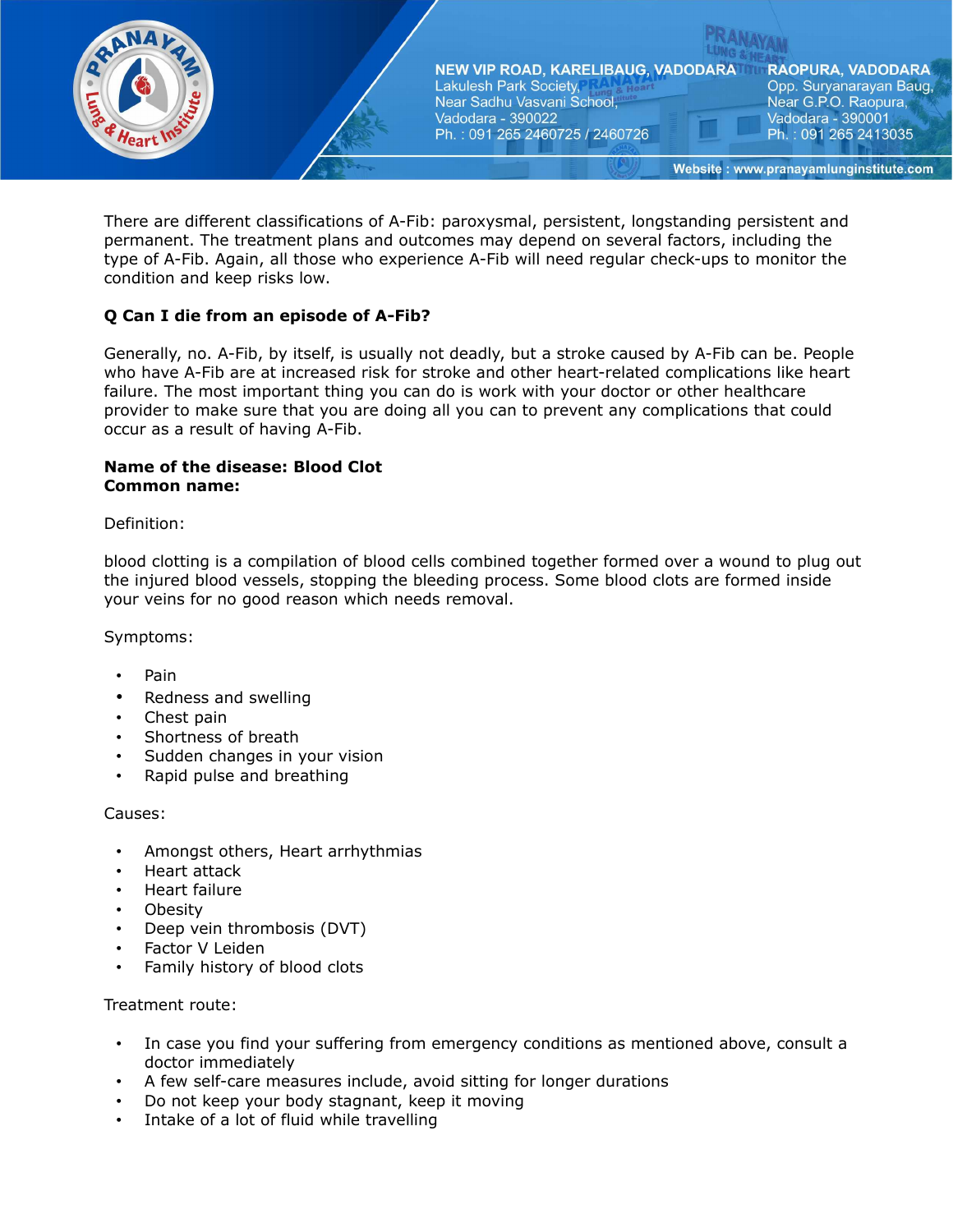

Change your lifestyle: weight, unhealthy habits etc.

# **Name of the disease: Cardiomyopathy (Dilated) Common name: DCM**

## Definition:

Under a certain condition, where the size of the heart grows due to which the blood cannot be pumped efficiently. As a result, the decreased heart function can affects other life-support organs in the body such as the lungs, liver etc.

### Symptoms:

- Heart failure or arrhythmias
- Fatigue
- Shortness of breath (dyspnea) when you're active or lying down
- Reduced ability to exercise
- Swelling (edema) in your legs, ankles and feet
- Swelling of your abdomen (ascites)

## Causes:

- **Genetics**
- Congenital heart defects
- Infections, including those caused by bacteria, viruses, fungi and parasites
- Drug and alcohol abuse
- Certain cancer medications
- Exposure to toxins, such as lead, mercury and cobalt
- Coronary artery disease or heart attack
- High blood pressure (hypertension)
- Diabetes
- Complications of late-stage pregnancy

- If you think or are sceptic about your condition, suffering from Cardiomyopathy (Dilated) can addressed by making an early appointment at your family doctor, who would eventually recommend you to a heart specialist
- Make a note about your symptoms, try to gather information about precautions to be taken before the consultancy and testing begins
- List your personal information, prescribed medications and past reports, providing a case history to your doctor
- It is important to visit the specialist with a companion, who could help you in registering and collecting the details and advices given during the session
- Prepare a set of questions, expectations and queries, you will need to ask the doctor during your visit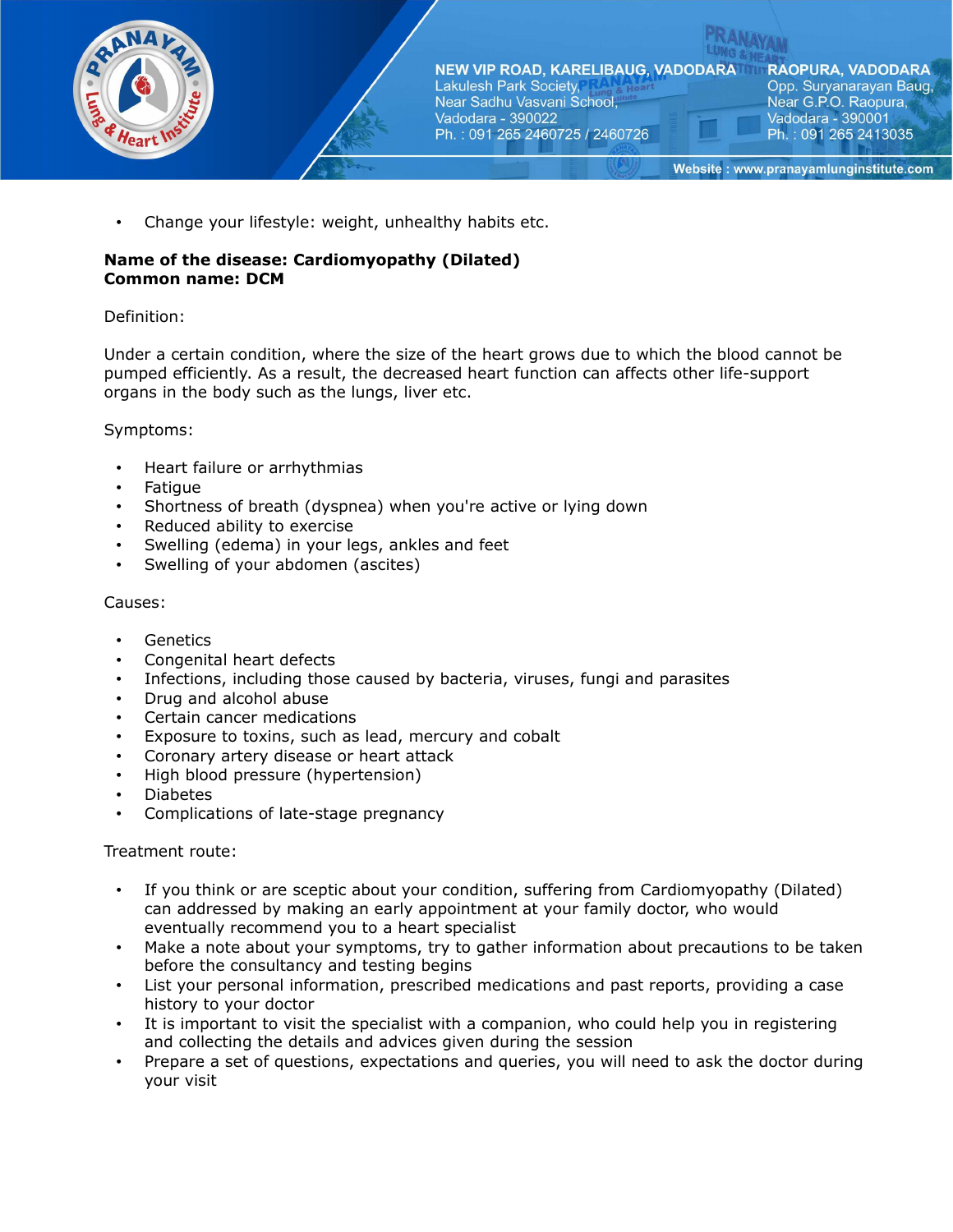

**RAOPURA, VADODARA** Opp. Suryanarayan Baug, Near G.P.O. Raopura, Vadodara - 390001 Ph.: 091 265 2413035

Website: www.pranayamlunginstitute.com

## **Cardiomyopathy (Hypertrophic) Common name: HCM**

Definition:

A primary disease in the myocardium muscle of the heart, which thickens or hypertrophies the muscle with any obvious cause, creating functional impairment of the cardiac muscle

Symptoms:

- Shortness of breath, especially during exercise
- Chest pain, especially during exercise
- Fainting, especially during or just after exercise or exertion
- Sensation of rapid, fluttering or pounding heartbeats (palpitations)
- Heart murmur, which a doctor might detect while listening to your heart

### Causes:

- Abnormal genes (gene mutations), causing heart muscles to grow abnormally thick
- Abnormal arrangement of heart muscle cells, a condition known as myofiber disarray

Treatment route:

- Medications
- Septal Myectomy (open heart surgery)
- Septal Ablation
- Implantable cardioverter-defibrillator (ICD)

### **Name of the disease: Cardiomyopathy (Restrictive) Common name: RCM**

Definition:

A set of changes in the patterns of how the heart muscles function, causing contraction and expansion of the heart, at times at the same time.

Symptoms:

- Cough, Chest Pain
- Breathing problems that occur at night, with activity or when lying flat
- Fatigue and inability to exercise
- Loss of appetite
- Swelling of the abdomen
- Swelling of the feet and ankles
- Uneven or rapid pulse
- Inability to concentrate
- Low urine output
- Need to urinate at night (in adults)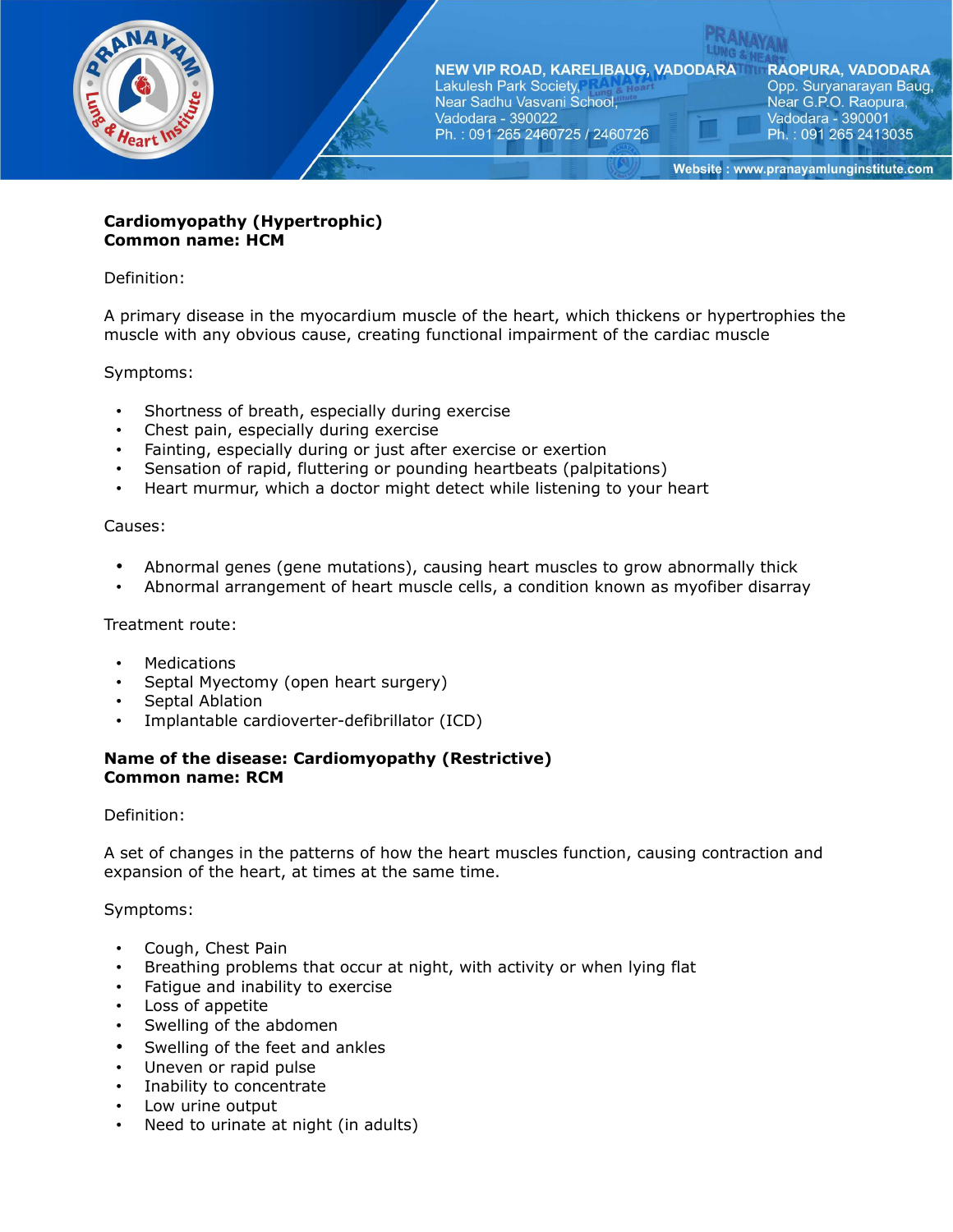

NEW VIP ROAD, KARELIBAUG, VADODARA Near Sadhu Vasvani School, Ph.: 091 265 2460725 / 2460726

**RAOPURA, VADODARA** Opp. Suryanarayan Baug, Near G.P.O. Raopura, Vadodara - 390001 Ph.: 091 265 2413035

Website: www.pranayamlunginstitute.com

# Causes:

- Amyloidosis and scarring of the heart from an unknown cause
- Carcinoid heart disease
- Diseases of the heart lining (endocardium), such as endomyocardial fibrosis and Loeffler's syndrome (rare)
- Iron overload (hemochromatosis)
- **Sarcoidosis**
- Scarring after radiation or chemotherapy
- Scleroderma
- Tumors of the heart

### Treatment route:

- Blood thinning medicines
- Chemotherapy (in some situations)
- Diuretics to remove fluid and help improve breathing
- Medicines to prevent or control abnormal heart rhythms
- Steroids for some causes

### **Name of the disease: Congenital Heart Disease Common name: CHD**

### Definition:

A child is born with ta Congenital Heart Disease in which case he or she is born with an abnormal structure in the heart

Symptoms:

- Abnormal heart rhythms (arrhythmias)
- A bluish tint to the skin (cyanosis)
- Shortness of breath
- Tiring quickly upon exertion
- Dizziness or fainting
- Swelling of body tissue or organs (edema)

### Causes:

- Some medical conditions, medications and genetics may play a role
- Cyanotic causes:
- Ebstein's anomaly
- Hypoplastic left heart
- Pulmonary atresia
- Tetralogy of Fallot
- Total anomalous pulmonary venous return
- Transposition of the great vessels
- Tricuspid atresia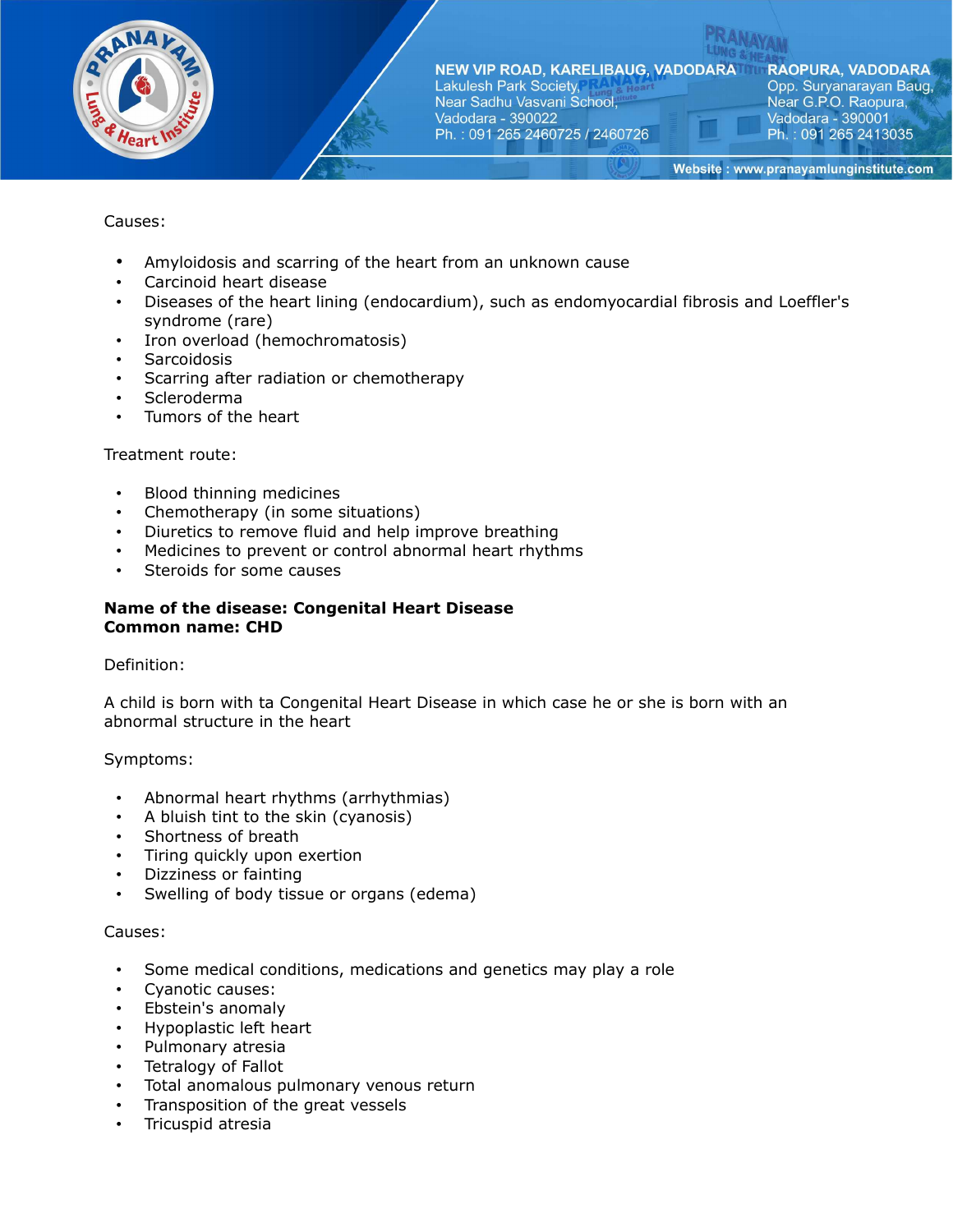

**NEW VIP ROAD, KARELIBAUG, VADODARAT** Lakulesh Park Society,

Near Sadhu Vasvani School, Vadodara - 390022 Ph.: 091 265 2460725 / 2460726 **RAOPURA, VADODARA** Opp. Suryanarayan Baug, Near G.P.O. Raopura, Vadodara - 390001 Ph.: 091 265 2413035

Website: www.pranayamlunginstitute.com

• Truncus arteriosus

Non-cyanotic causes:

- Aortic stenosis
- Atrial septal defect (ASD)
- Atrioventricular canal (endocardial cushion defect)
- Coarctation of the aorta
- Patent ductus arteriosus (PDA)
- Pulmonic stenosis
- Ventricular septal defect (VSD)

### Treatment route:

- As no one particular outlay of medicinal or surgical operations can help cure all, each case needs a study and which will decide as to what is the best option for the patient
- In some cases alone the medicine alone can work through and provide cure and stability, where in some cases a surgery is or surgeries are needed

### **Congestive Heart Failure (CHF) Overview Common name: CHF/Heart failure**

### Definition:

A disease in which the pumping power of your heart is affected, where fluid builds up around the heart and causes it to pump inefficiently

Symptoms:

- Cough
- Fatigue, weakness, faintness
- Loss of appetite
- Need to urinate at night
- Pulse that feels fast or irregular, or a sensation of feeling the heart beat (palpitations)
- Shortness of breath when you are active or after you lie down
- Swollen (enlarged) liver or abdomen
- Swollen feet and ankles
- Waking up from sleep after a couple of hours due to shortness of breath
- Weight gain

### Causes:

- Congenital heart disease
- Heart attack
- Heart valves that are leaky or narrowed
- Infection that weakens the heart muscle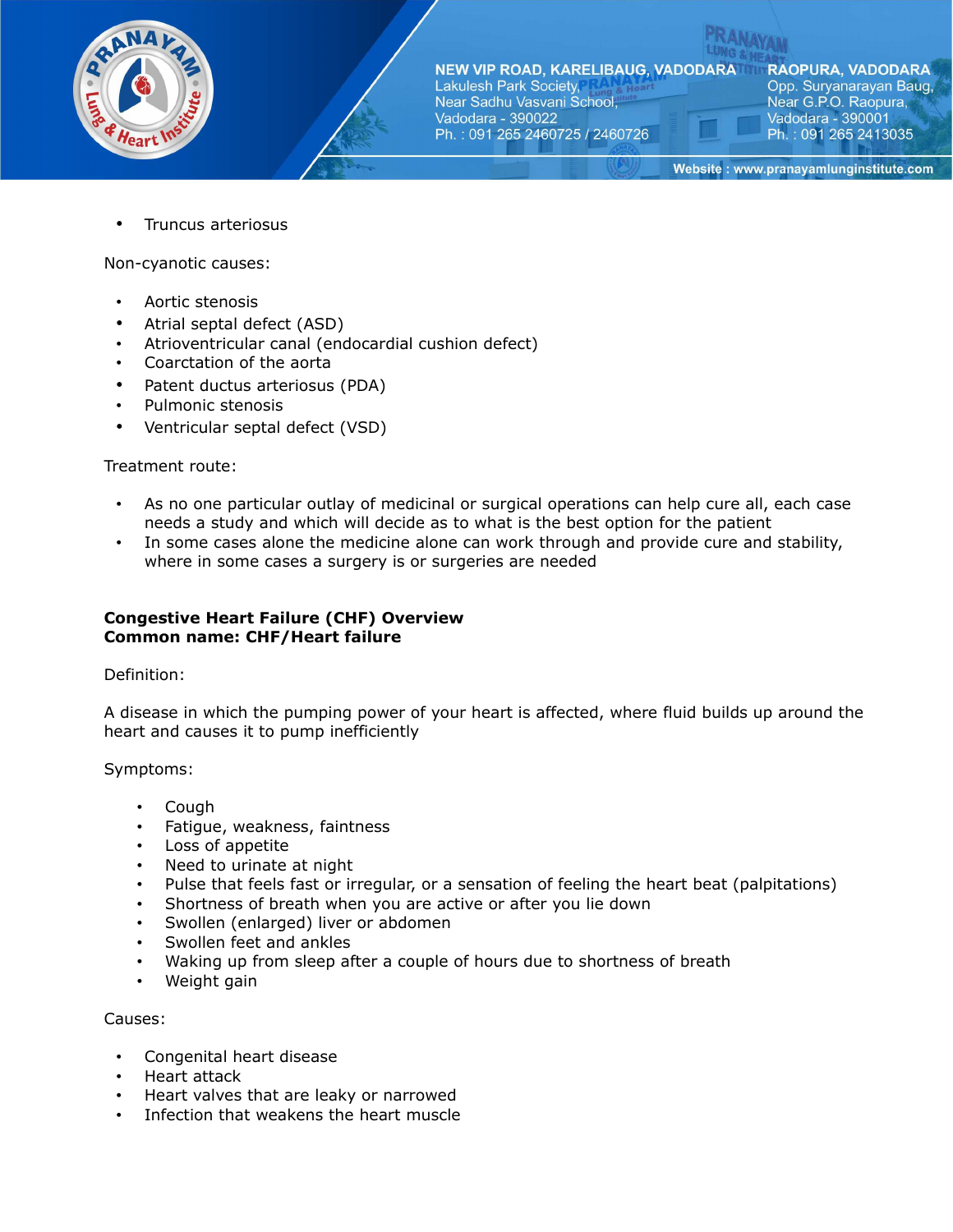

Some types of abnormal heart rhythms (arrhythmias):

- Amyloidosis
- Emphysema
- Overactive thyroid
- **Sarcoidosis**
- Severe anemia
- Too much iron in the body
- Underactive thyroid

### Treatment route:

- Monitoring of daily habits and reduce or no practicing or consumption of unhealthy practices
- Medicinal help, surgery and devices

### **Name of the disease: Deep Vein Thrombosis Common name: DVT**

### Definition:

When a blood clotting appears to be formed in a vein deep inside a body, affecting the large veins in the lower leg and thighs but can also occur in arms and pelvis

### Symptoms:

- Swelling in the affected leg. Rarely, there may be swelling in both legs.
- Pain in your leg. The pain often starts in your calf and can feel like cramping or a soreness.

### Causes:

- A pacemaker catheter that has been passed through the vein in the groin
- Bed rest or sitting in 1 position for too long, such as plane travel
- Family history of blood clots
- Fractures in the pelvis or legs
- Giving birth within the last 6 months
- **Pregnancy**
- Obesity
- Recent surgery (most commonly hip, knee, or female pelvic surgery)
- Too many blood cells being made by the bone marrow, causing the blood to be thicker than normal (polycythemia vera)
- Having an indwelling (long-term) catheter in a blood vessel

- Herpain is the first drug you receive as part of the treatment process
- If heparin is given through a vein  $(IV)$ , you must stay in the hospital. However, most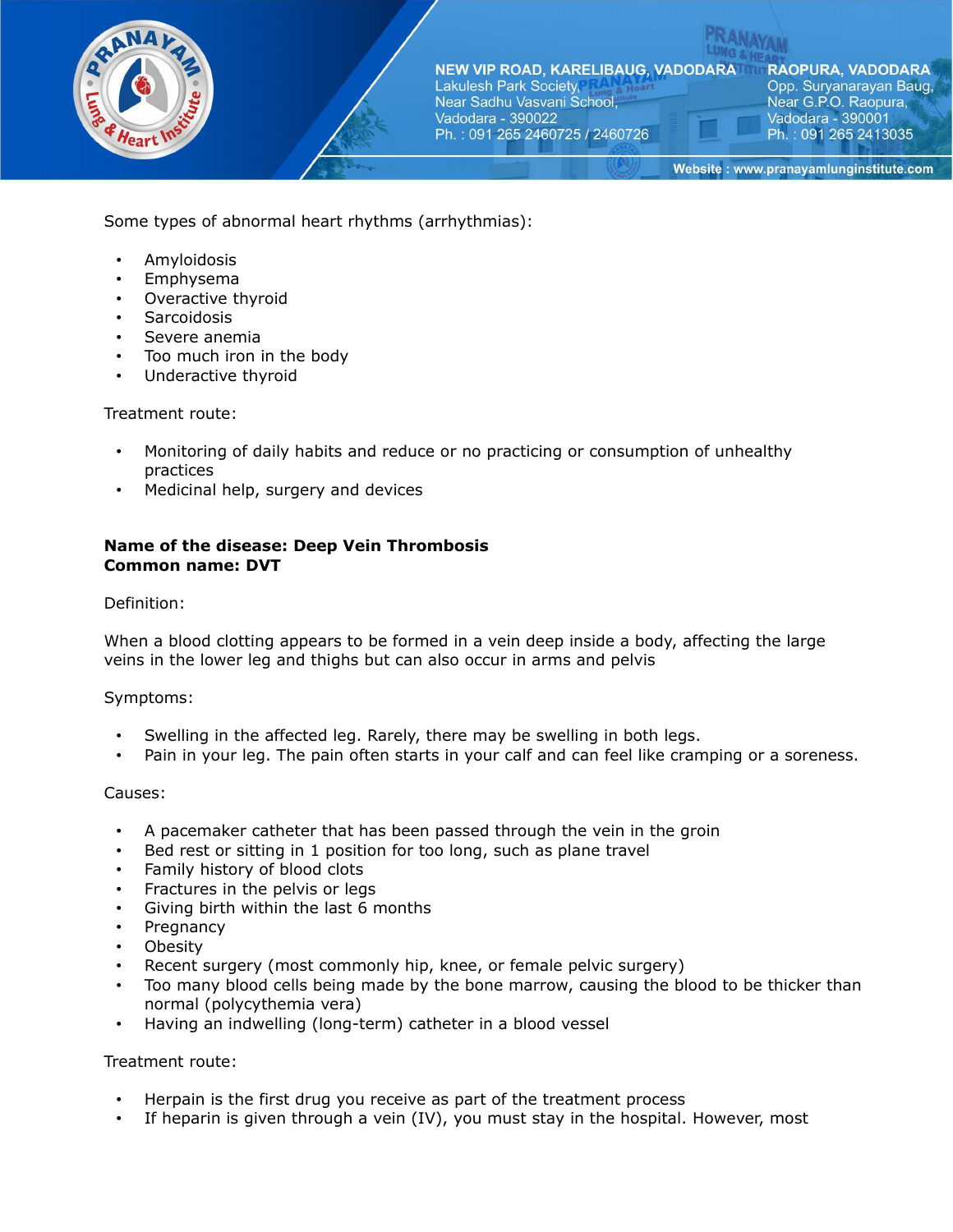

people can be treated without staying in the hospital.

• Newer forms of heparin can be given by injection under your skin once or twice a day. You may not need to stay in the hospital as long, or at all, if you are prescribed this newer form of heparin.

## **Deep Vein Thrombosis and Pulmonary Embolism FAQs (via stoptheclot.org) Common name: DVT**

# **Q What is the likelihood of developing another deep vein thrombosis (DVT or blood clot in the leg)?**

A. A person who had a DVT is at higher risk to develop another one than someone who never had one. The degree of increased risk depends upon individual medical history, and includes factors such as family history of a blood clot, location of the clot, whether there was a previous clot or a clotting disorder, and certain "triggers." Notable "triggers" are hospitalization for more than 3 days, surgery, knee or hip replacement, and trauma.

# **Q. What are the signs and symptoms of a DVT?**

- Swelling, usually in one leg
- Leg pain or tenderness
- Reddish or bluish skin discoloration
- Leg warm to touch

Make an appointment to see your doctor if you think you might have a DVT, and let him or her know your symptoms.

# **Q. Will my swelling and go away?**

A. It is common for swelling to remain in the leg for a while. Your compression stockings help increase blood flow in your legs to reduce swelling and to prevent any complications from the DVT.

## **Q. What are the warning signs of a pulmonary embolism (PE or blood clot in the lung)?**

- Sudden shortness of breath
- Chest pain that is sharp or stabbing and may get worse with each breath
- Rapid heart rate
- Unexplained cough, sometimes with bloody mucus
- A PE is a medical emergency and you should seek medical attention right away!

# **Q. What should I expect after a pulmonary embolism (PE)?**

A. Shortness of breath and mild pain or pressure in the lungs are common. You are likely to notice pain when you exert yourself or during physical activity or whenever you take a deep breath. Shortness of breath gets better in time, and exercise helps you use your breath more efficiently.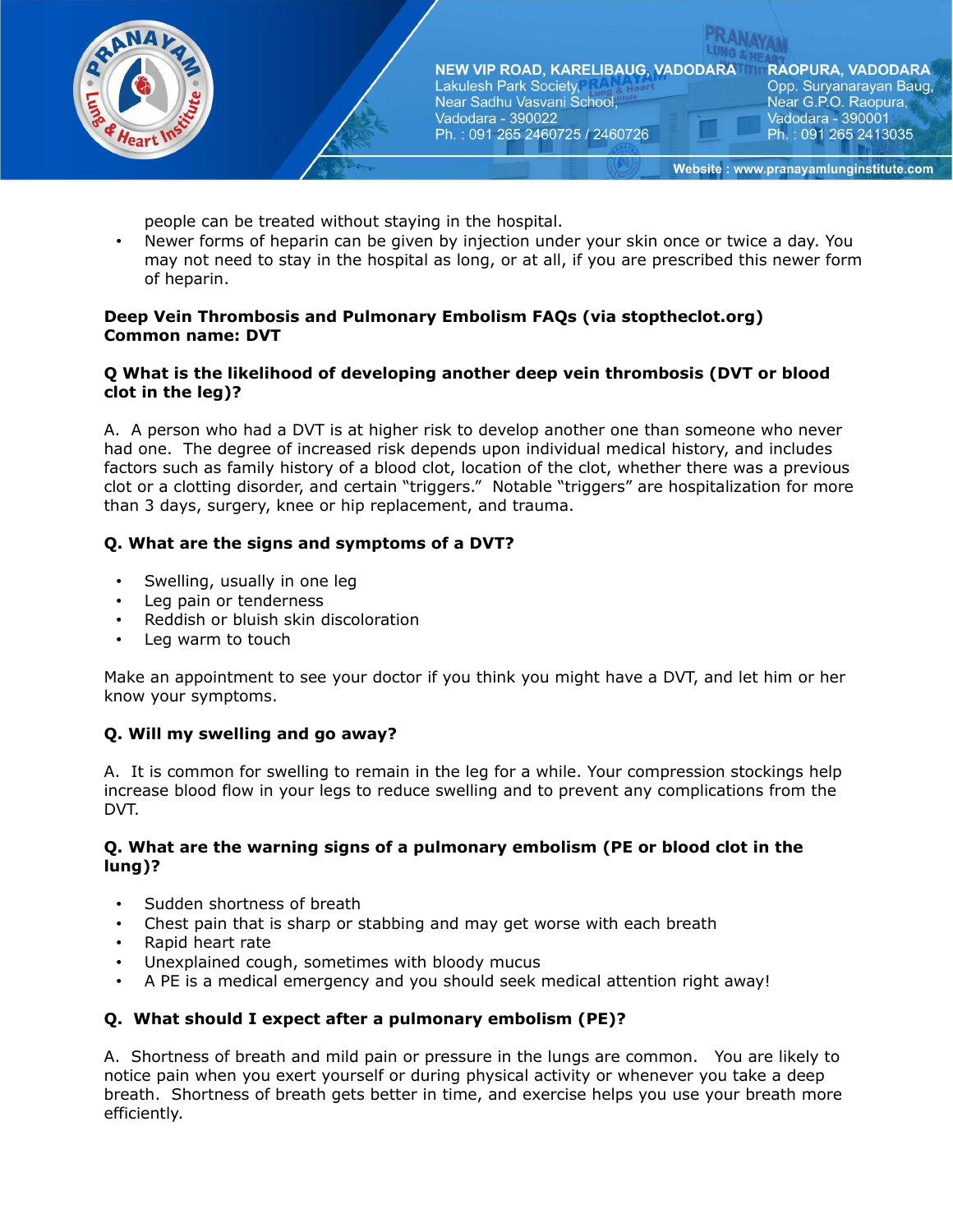

# **Q. Whom should I tell that I am taking blood thinners?**

A. Tell all of your doctors, nurses, dentist, or healthcare providers.

## **Q. Taking Coumadin (warfarin) helped me feel safe from having another clot. Now that I don't have to continue blood thinners, I feel uneasy.**

A. This is a common feeling, and you should discuss your feeling of uneasiness with your doctor. The most worrisome side effect is bleeding, but if you take your blood thinner and follow your INR level as directed, you and your doctor can make taking an oral blood thinner as safe as possible.

# **Q. If I'm ever hospitalized, should I tell the doctors that I had a DVT or PE?**

A. Absolutely. Tell this to any doctor or healthcare professional who takes care of you, in or out of the hospital.

# **Q. Is it OK to exercise?**

A. The amount and type of exercise that is safe is a decision to make with your doctor, and depends on your physical condition. Walking or swimming are usually considered good choices as exercise.

# **Q. How helpful is exercise after a DVT or PE?**

A. Exercise increases circulation, reduces swelling, and helps you feel invigorated. Aerobic exercise may increase lung function after a PE.

# **Q. Is crossing my legs a problem after a DVT?**

A. Crossing your legs limits free flow of blood through your legs. Good circulation is important to prevent clots.

### **Q. How long should I sit at one time?**

A. You should do heel toe exercises and circle your feet whenever you are sitting. Try to get up and walk around at least every 2 hours.

### **Q. Is it OK to travel after having a blood clot?**

A. Yes. Stop every hour, get out of your car, and walk for several minutes. If you are on a plane, train, or bus, try to sit where you can stretch your legs (aisle seat, exit aisle). Get up and walk the aisle(s) whenever it is safe. If you cannot get out into the aisle, do heel toe exercises and foot circles while seated to keep your blood flowing. It is also a good idea to wear compression stockings consistently if you have had a DVT, and this includes while travelling. Wear loose fitted clothing, and drink a lot of water. Sometimes your doctor will suggest a dose of a low molecular weight heparin prior to lengthy travel.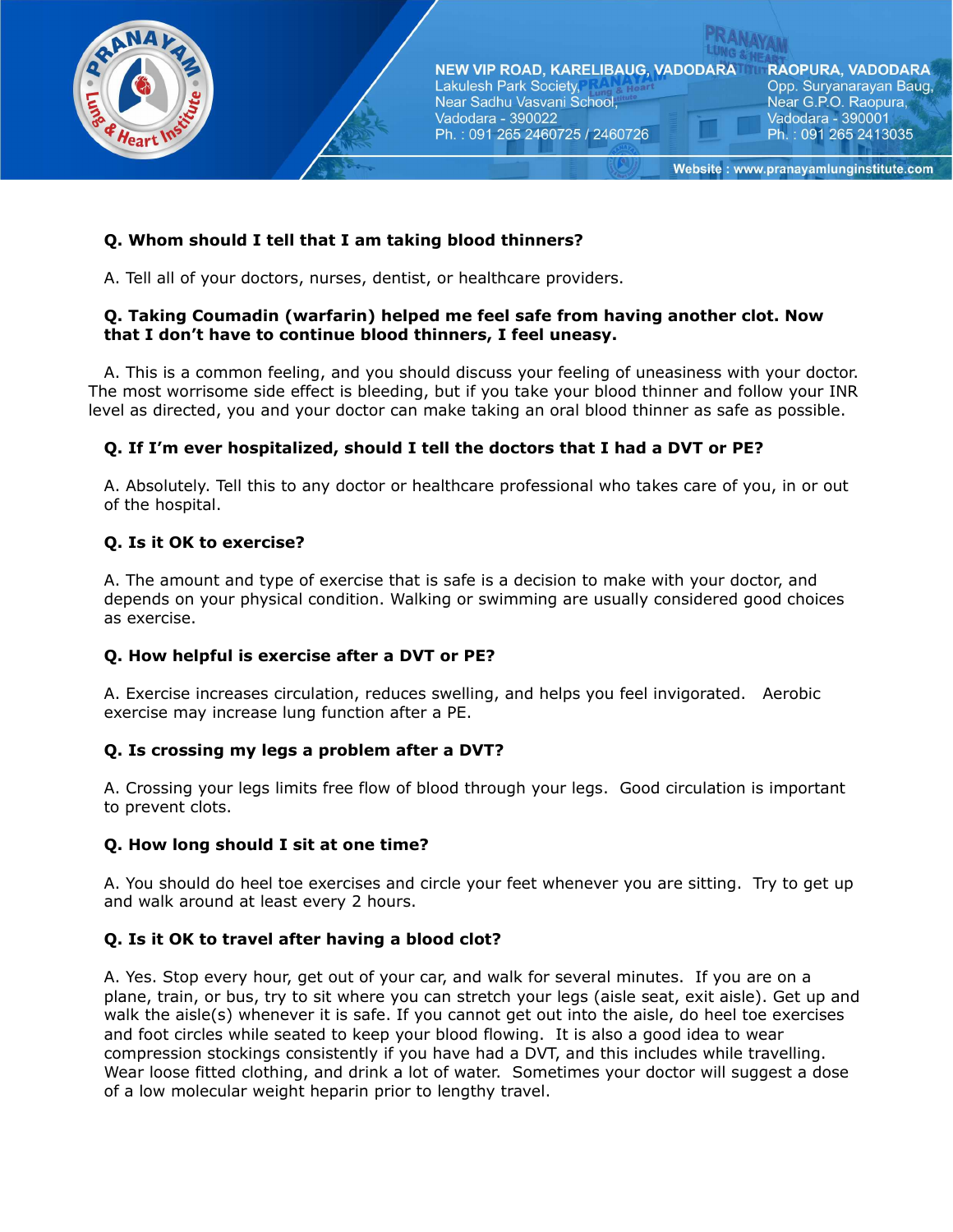

**RAOPURA, VADODARA** Opp. Suryanarayan Baug, Near G.P.O. Raopura, Vadodara - 390001 Ph.: 091 265 2413035

Website: www.pranayamlunginstitute.com

### **Name of the disease: Edema Common name: swelling**

Definition:

A swelling caused by the fluid in the body's tissues, usually occurring in the feet ankles and legs

Symptoms:

- Swelling or puffiness of the tissue directly under your skin
- Stretched or shiny skin
- Skin that retains a dimple after being pressed for several seconds
- Increased abdominal size

#### Causes:

- Eating too much salt
- Sunburn
- Heart failure
- Kidney disease
- Liver problems from cirrhosis
- **Pregnancy**
- Problems with lymph nodes, especially after mastectomy
- Some medicines
- Standing or walking a lot when the weather is warm

Treatment route:

- Start to visit family doctor as you come under the site of being convicted
- After a few sessions he will further to a specialist under whose care the advance stages of the treatment process will begin
- Make a note about your symptoms, try to gather information about precautions to be taken before the consultancy and testing begins
- List your personal information, questions to be asked, prescribed medications and past reports, providing a case history to your doctor
- It is important to visit the specialist with a companion, who could help you in registering and collecting the details and advices given during the session

### **Name of the disease: Endocarditis Common name:**

Definition:

an infection in the inner lining of our heart, spreading through your bloodstream with germs and into your heart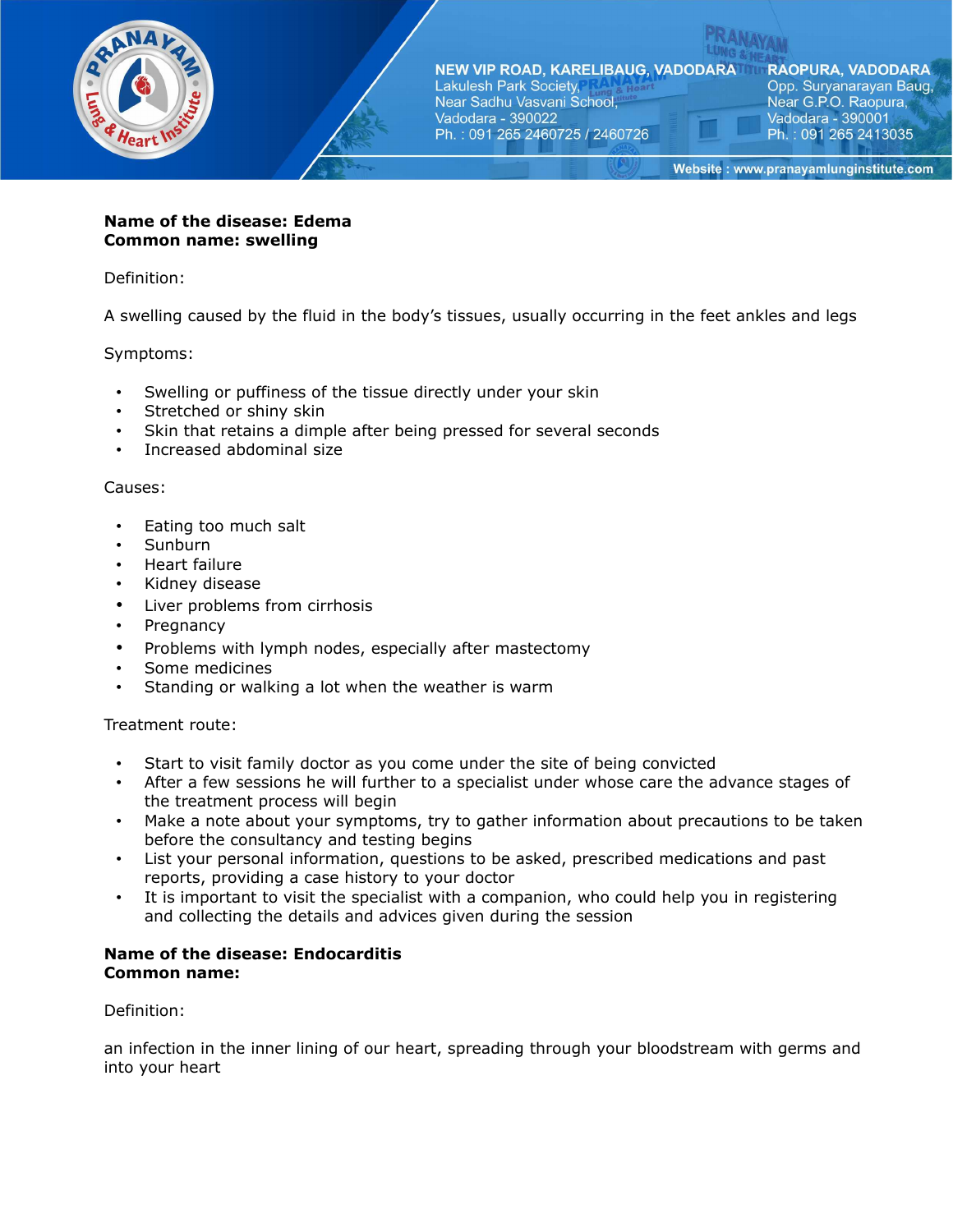

NEW VIP ROAD, KARELIBAUG, VADODARA Lakulesh Park Society, Near Sadhu Vasvani School,

Ph.: 091 265 2460725 / 2460726

**RAOPURA, VADODARA** Opp. Suryanarayan Baug, Near G.P.O. Raopura, Vadodara - 390001 Ph.: 091 265 2413035

Website: www.pranayamlunginstitute.com

## Symptoms:

- Fever and chills
- A new or changed heart murmur heart sounds made by blood rushing through your heart

Vadodara - 390022

- **Fatigue**
- Aching joints and muscles
- Night sweats
- Shortness of breath
- Paleness
- Persistent cough
- Swelling in your feet, legs or abdomen
- Unexplained weight loss
- Blood in your urine (either visible or found in a doctor's viewing of your urine under a microscope)
- Tenderness in your spleen an infection-fighting abdominal organ on your left side, just below your rib cage
- Osler's nodes  $-$  red, tender spots under the skin of your fingers
- Petechiae (puh-TEE-key-ee) tiny purple or red spots on the skin, whites of your eyes or inside your mouth

### Causes:

- Birth defect of the heart
- Damaged or abnormal heart valve
- History of endocarditis
- New heart valve after surgery
- Bacterial infection is the most common cause of endocarditis.
- Endocarditis can also be caused by fungi, such as Candida.
- In some cases, no cause can be found.

- People most often need therapy for 4 to 6 weeks to fully kill all the bacteria from the heart chambers and valves.
- Antibiotic treatments that are started in the hospital will need to be continued at home.
- The infection is breaking off in little pieces, resulting in strokes.
- The person develops heart failure as a result of damaged heart valves.
- There is evidence of more severe organ damage.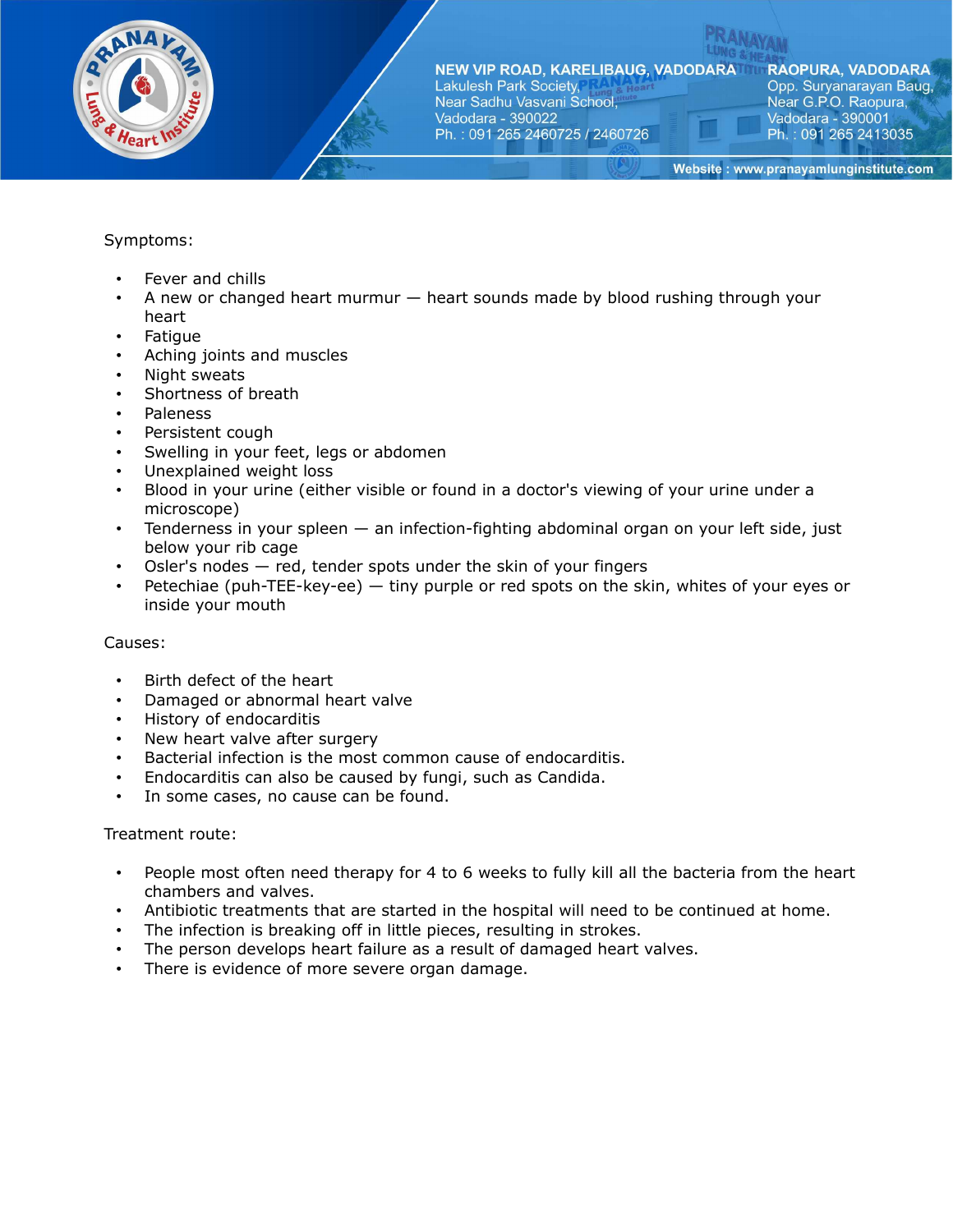

**RAOPURA, VADODARA** Opp. Suryanarayan Baug, Near G.P.O. Raopura, Vadodara - 390001 Ph.: 091 265 2413035

Website: www.pranayamlunginstitute.com

## **Heart Attack Common name:**

Definition:

a blood clot in one of the arteries – the coronary artery which brings oxygen and blood to the heart, a blockage causes heart attack

Symptoms:

- Chest pain
- You may feel the pain in only one part of your body OR
- Pain may move from your chest to your arms, shoulder, neck, teeth, jaw, belly area, or back

Causes:

- When you are resting or asleep
- After a sudden increase in physical activity
- When you are active outside in cold weather
- After sudden, severe emotional or physical stress, including an illness

Treatment route:

- ECG tests are a part of the initial process, blood tests and along with a series of other test follow
- Coronary angiography may be done right away or when you are more stable
- Medications and a surgery is done as per the requirements
- Dangerous abnormal heartbeats (arrhythmias) may be treated with medicine or electric shocks.

### **Name of the disease: Heart failure Common name: Congestive Heart Failure**

Definition:

A situation, where your heart muscles do not pump-in adequate blood into the heart as well as it should, leaving the heart too weak to function.

Symptoms:

- Shortness of breath or trouble breathing
- Fatigue (tiredness)
- Swelling in the ankles, feet, legs, abdomen, and veins in the neck
- Persistent cough or wheezing with white or pink blood-tinged phlegm
- Increased need to urinate at night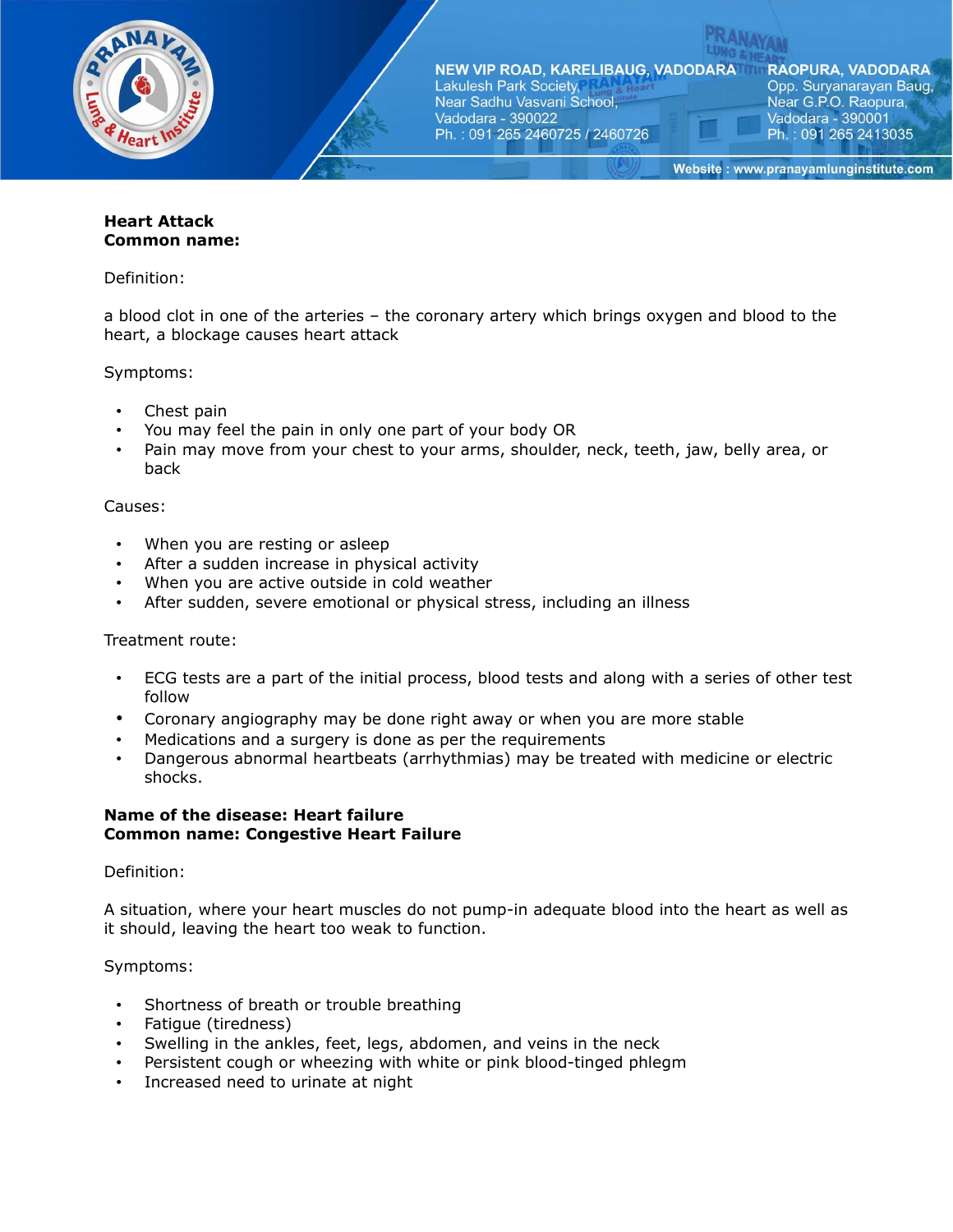

**RAOPURA, VADODARA** Opp. Suryanarayan Baug, Near G.P.O. Raopura, Vadodara - 390001 Ph.: 091 265 2413035

Website: www.pranayamlunginstitute.com

### Causes:

- Stiffing of the main pumping chambers causing failure and not fill properly between two heartbeat
- Due to improper flow of fluid into and across various parts of the body
- Coronary artery disease

### Treatment route:

- Make an appointment with your family doctor immediately if you feel you are having symptoms or sign of a heart failure, which will help you tackle the project much in advance
- As and when you make an appointment make yourself aware of all the necessary precaution you are required to take before the treatment begins
- Make a note about your symptoms, try to gather information about precautions to be taken before the consultancy and testing begins
- List your personal information, questions to be asked, prescribed medications and past reports, providing a case history to your doctor
- It is important to visit the specialist with a companion, who could help you in registering and collecting the details and advices given during the session

# **Name of the disease: Heart Murmur Common name:**

Definition:

whooshing or swishing sound made by the hear during your heartbeat cycle

Symptoms:

- Skin that appears blue, especially on your fingertips and lips
- Swelling or sudden weight gain
- Shortness of breath
- Chronic cough
- Enlarged liver
- Enlarged neck veins
- Poor appetite and failure to grow normally (in infants)
- Heavy sweating with minimal or no exertion
- Chest pain
- Dizziness
- Fainting

### Causes:

- Holes in the heart or cardiac shunts.
- Heart valve abnormalities.
- Valve Calcification
- **Endocarditis**
- Rheumatic fever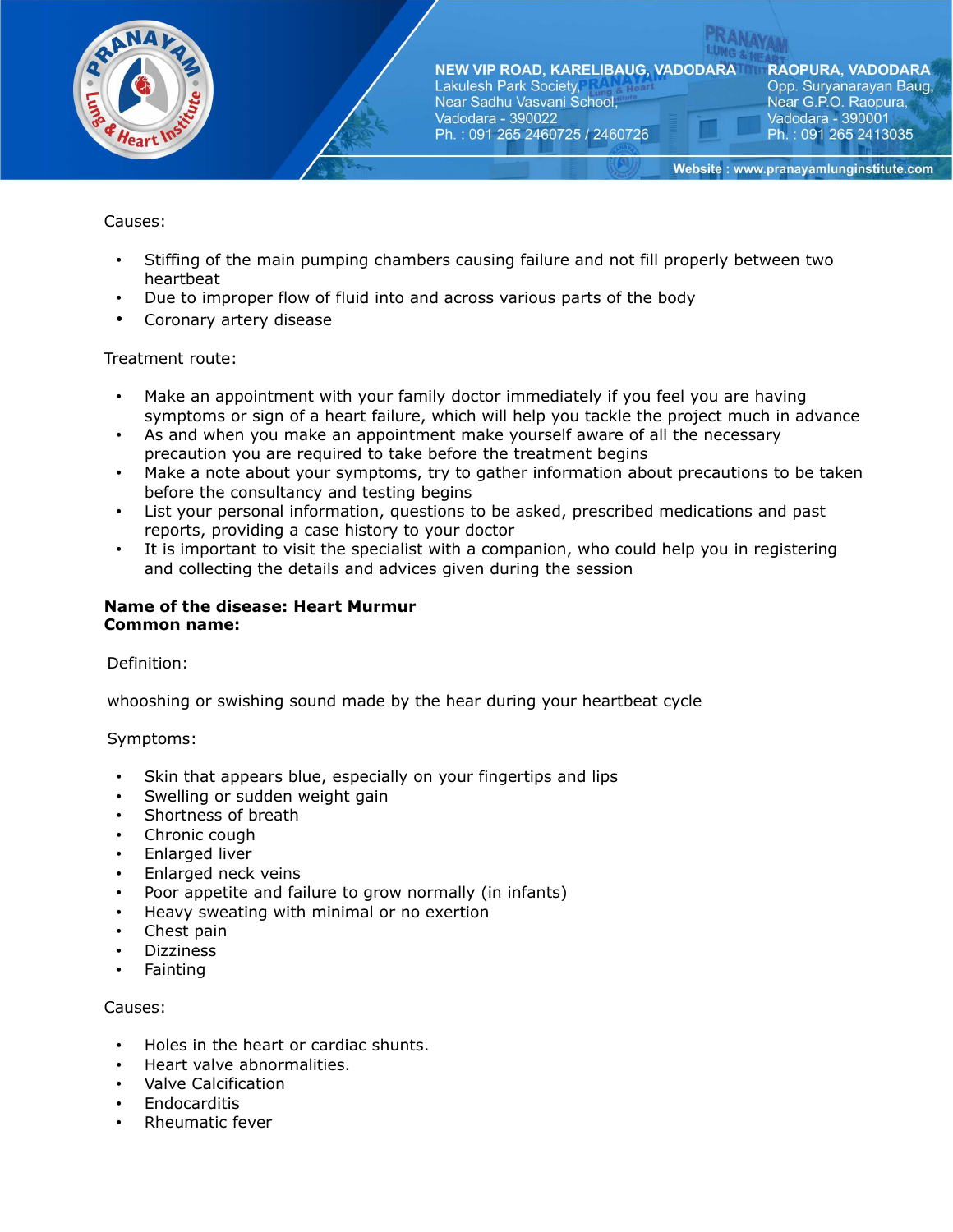

# Treatment Route:

- Visit your family doctor as he would examine the condition of the patient and determine is the heart murmur is innocent and what is needed to done further for the underlying heart disease to be cured
- Make a note about your symptoms, try to gather information about precautions to be taken before the consultancy and testing begins
- List your personal information, questions to be asked, prescribed medications and past reports, providing a case history to your doctor
- It is important to visit the specialist with a companion, who could help you in registering and collecting the details and advices given during the session

## **Name of the disease: Heart Rhythm Disorders Common name:**

### Definition:

Irregular heartbeat are not life threatening or harmless, but in some cases it can turn out to be a very serious case and even deadly

## Symptoms:

- Palpitations, feeling "skipped beats"
- Thumping or fluttering in the chest
- Sensation of the heart racing
- Feeling faint or tired
- Light-headedness or passing out (syncope)
- Shortness of breath
- Chest pain or discomfort

### Causes:

- Infection or fever
- Physical or emotional stress
- Diseases such as anemia or thyroid disease
- Drugs and other stimulants, such as caffeine, tobacco, alcohol, cocaine, amphetamines, and certain over-the-counter and prescription medications, including medicine used to treat arrhythmias
- Certain arrhythmias can be genetically determined such as Wolff-Parkinson-White (WPW) syndrome.

- In a lot of cases the type of treatment necessary for the disease varies from each and every patient as the severity of the symptoms differ from person to person
- A large number of patients can be cured through adequate and appropriate medications
- For others, the treatment may range from vagal manoeuvres to medication to more advanced surgical procedures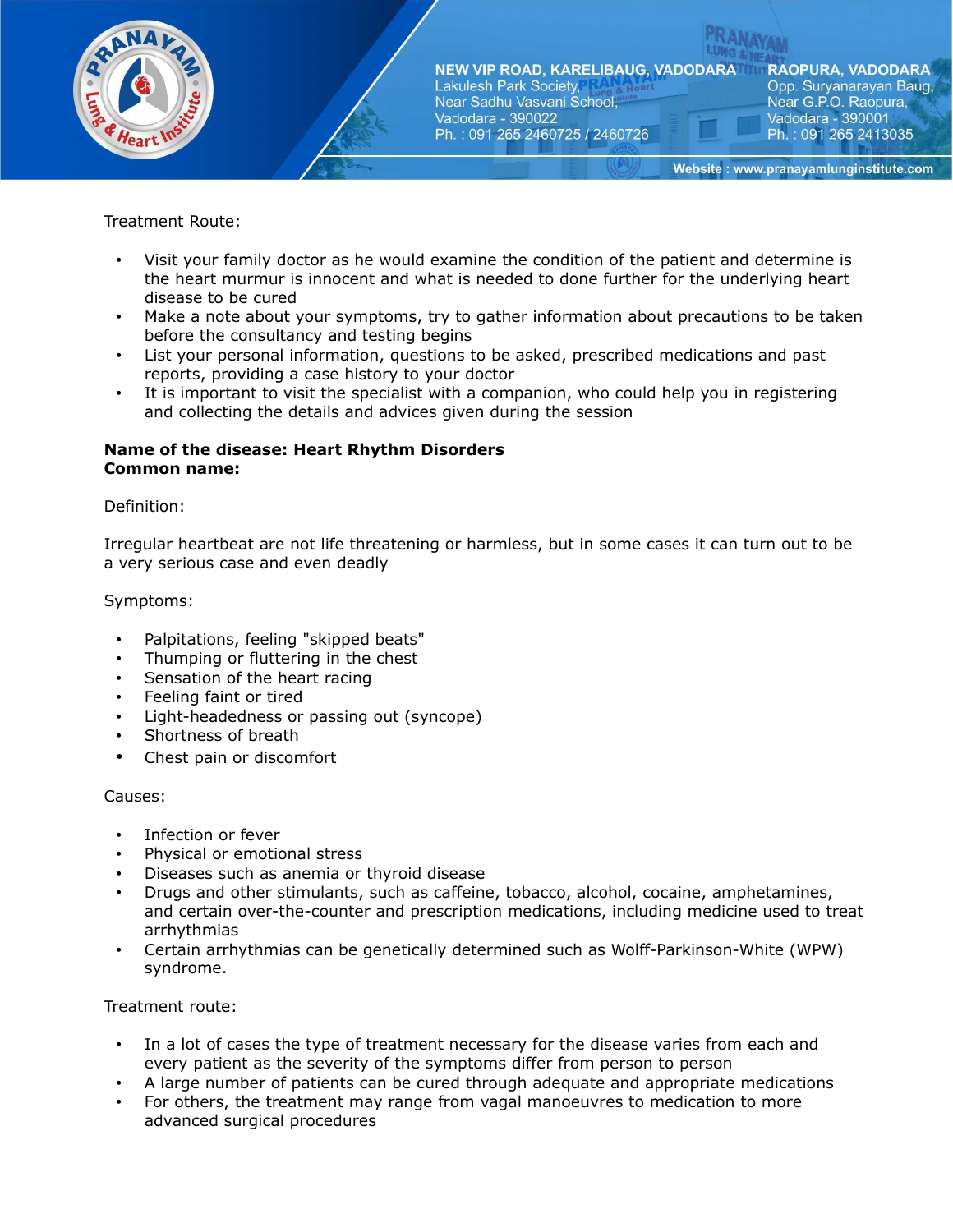

## **Name of the disease: Heart Valve Disease Common name:**

### Definition:

There are four valves in total which keep the heart pumping by regular inflow and outflow of blood at regular intervals. When one of these valves don't function properly it may lead to a situation where the pumped blood is not enough or there may occur a leakage

### Symptoms:

- Rheumatic Fever
- Infections
- Autoimmune disorders
- Carcinoid syndrome.
- Diet medicines
- Marfan syndrome
- Metabolic disorders.
- Radiation therapy.

#### Causes:

- People who have a history of infective endocarditis
- Rheumatic fever, heart attack, or heart failure
- Intravenous drug use, increases the risk of heart valve disease
- High blood cholesterol, high blood pressure, smoking
- Insulin resistance, diabetes, overweight or obesity
- Lack of physical activity, and a family history of early heart disease.

- Physical Exams
- Tests and Procedures
- EKG
- Echocardiography
- Chest X-Ray
- Cardiac Catheterization
- Stress Test
- Cardiac MRI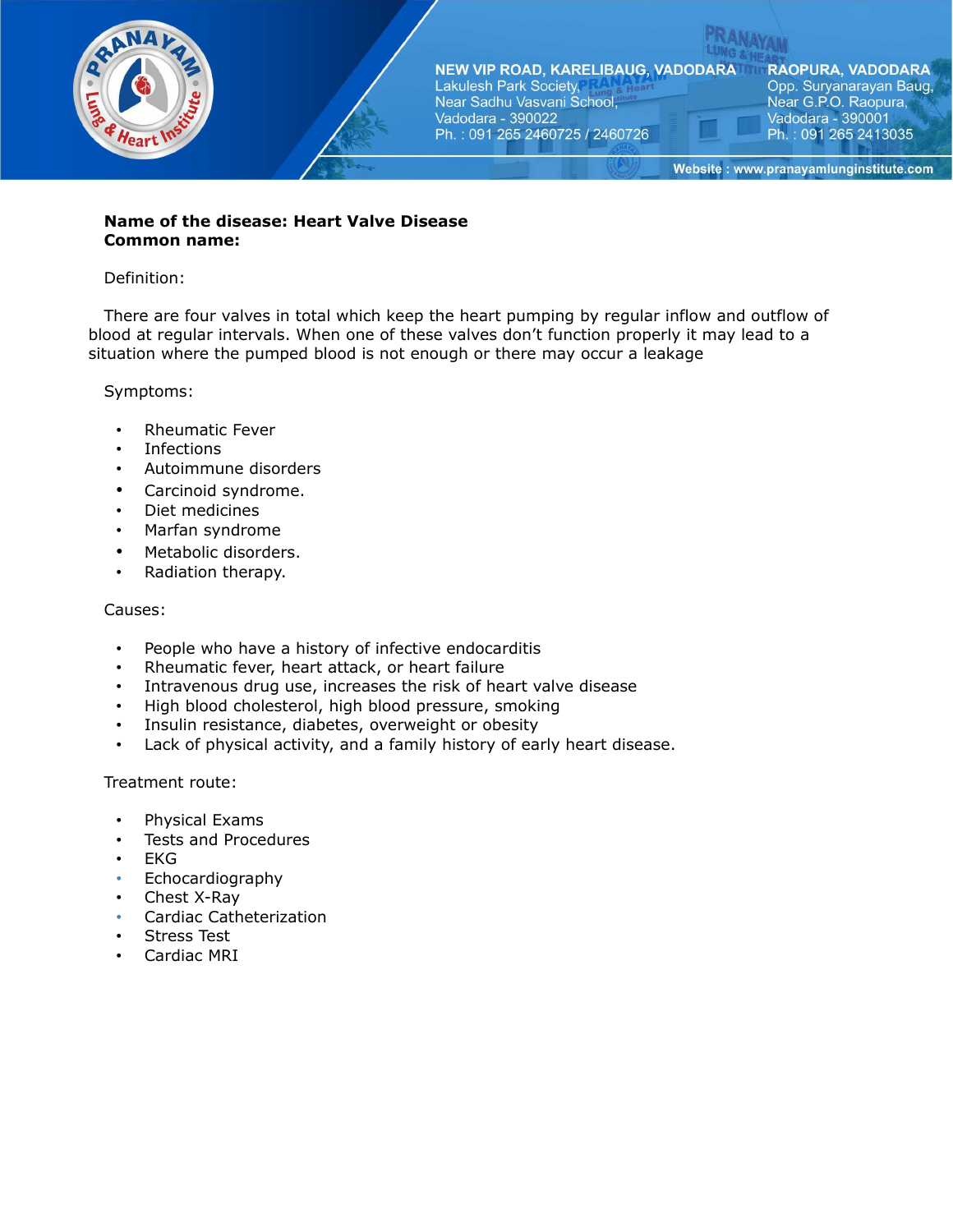

**RAOPURA, VADODARA** Opp. Suryanarayan Baug, Near G.P.O. Raopura, Vadodara - 390001 Ph.: 091 265 2413035

Website: www.pranayamlunginstitute.com

## **Name of the Disease: Mitral valve prolapse Common name: click-murmur syndrome**

## Definition:

It occurs when two chambers on the same side upper and lower don't close properly. Mitral (MYtrul) valve prolapse sometimes leads to blood leaking backward into the left atrium, a condition called mitral valve regurgitation.

## Symptoms:

- A racing or irregular heartbeat (arrhythmia)
- Dizziness or light-headedness
- Difficulty breathing or shortness of breath, often when lying flat or during physical activity
- Fatigue
- Chest pain that's not caused by a heart attack or coronary artery disease

### Causes:

- Marfan syndrome
- Ehlers-Danlos syndrome
- Ebstein's anomaly
- Muscular dystrophy
- Graves' disease
- Scoliosis

- Think you have symptoms or signs suggesting the presence of Mitral valve prolapse? Get an appointment at your doctor, firstly.
- Make a note about your symptoms, try to gather information about precautions to be taken before the consultancy and testing begins
- List your personal information, questions to be asked, prescribed medications and past reports, providing a case history to your doctor
- It is important to visit the specialist with a companion, who could help you in registering and collecting the details and advices given during the session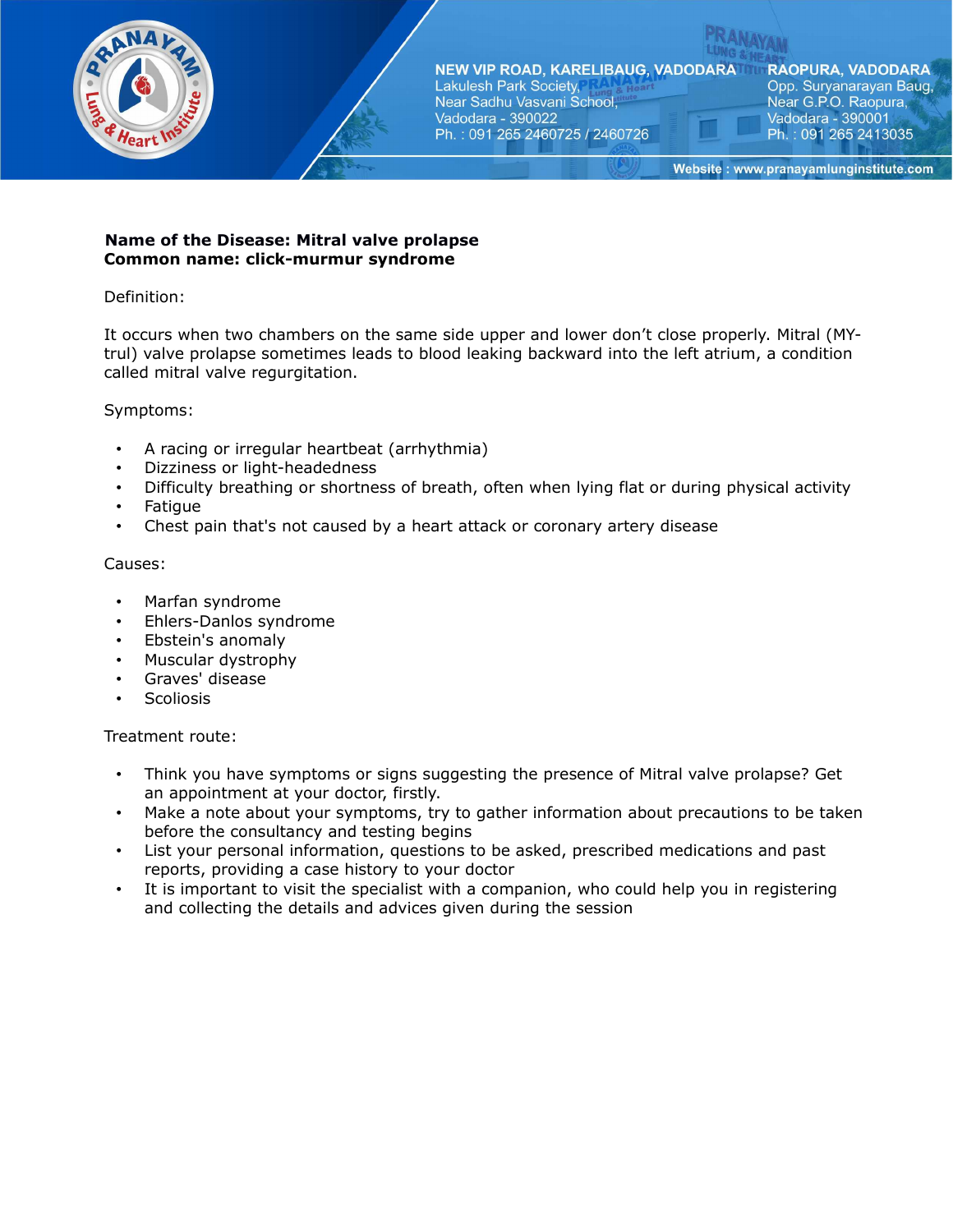

**RAOPURA, VADODARA** Opp. Suryanarayan Baug, Near G.P.O. Raopura, Vadodara - 390001 Ph.: 091 265 2413035

Website: www.pranayamlunginstitute.com

### **Name of the disease: Myocarditis Common name: Diphtheria**

Definition:

an inflammation of the myocardium, the middle layer of the heart wall

## Symptoms:

- Chest pain
- Rapid or abnormal heart rhythms (arrhythmias)
- Shortness of breath, at rest or during physical activity
- Fluid retention with swelling of your legs, ankles and feet
- Fatigue
- Other signs and symptoms you'd have with a viral infection, such as a headache, body aches, joint pain, fever, a sore throat or diarrhea

### Causes:

- **Obesity**
- Personal history of cardiac disorders such as myocarditis
- Use of certain medications
- Smoking
- Alcoholism
- Multiple pregnancies
- African-American descent
- Poor nourishment

### Treatment routine:

- Chest x-ray
- Chest CT scan
- Coronary angiography
- Echocardiogram
- Nuclear heart scan
- Cardiac MRI

### Also,

- Use of a balloon heart pump (aortic counterpulsation balloon)
- Immunosuppressive therapy (such as medicines used to treat cancer or prevent rejection of a transplanted organ)
- Heart transplant if severe congestive heart failure persists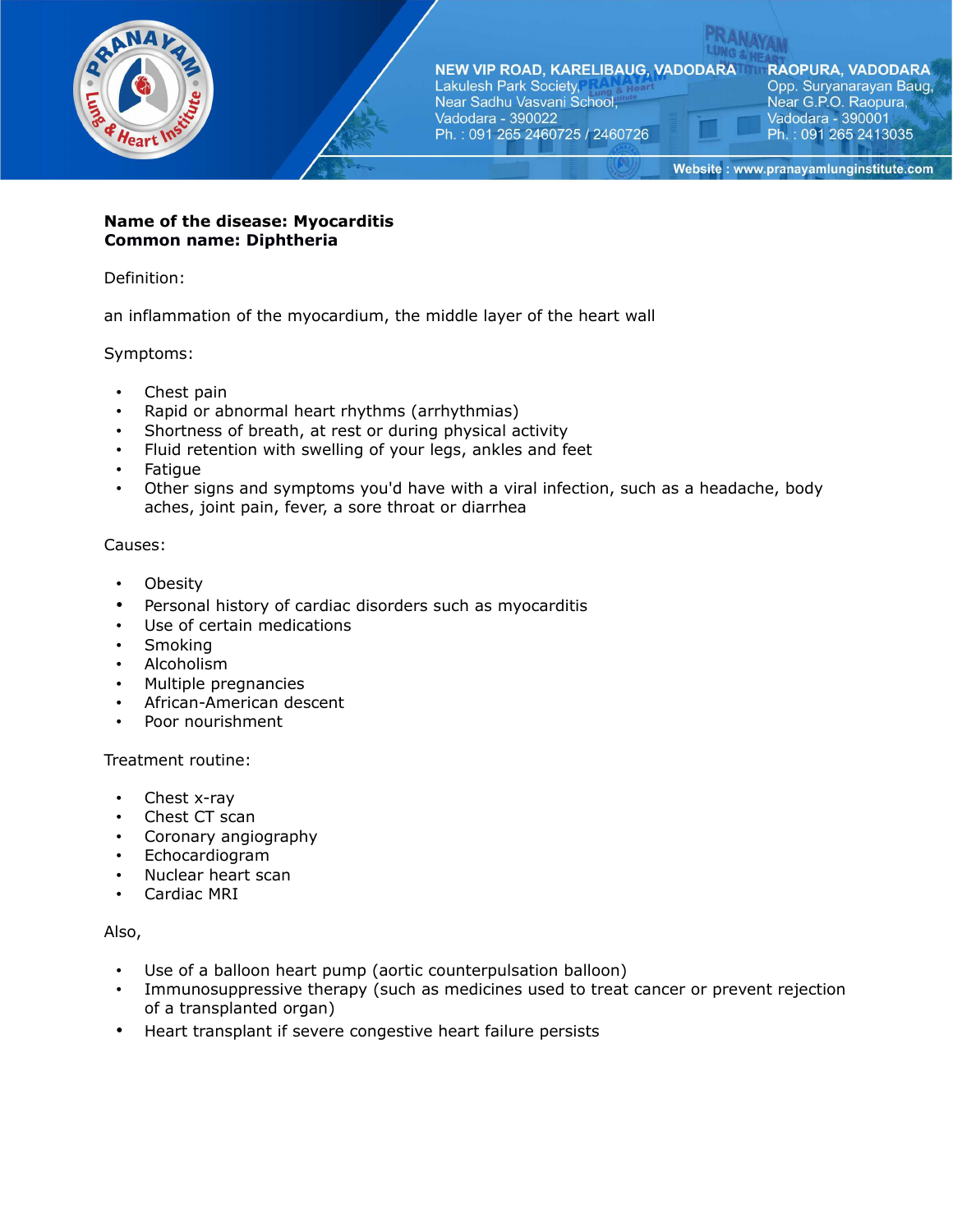

**RAOPURA, VADODARA** Opp. Suryanarayan Baug, Near G.P.O. Raopura, Vadodara - 390001 Ph.: 091 265 2413035

Website: www.pranayamlunginstitute.com

Medicines:

- Digitalis to strengthen the heart's pumping ability
- Diuretics ("water pills") to remove excess fluid
- Low-dose beta-blockers

# **Name of the disease: Orthostatic Hypotension Common name:**

### Definition:

Orthostatic hypotension is a condition in which your blood pressure falls significantly when you stand up quickly

### Symptoms:

- Feeling dizzy or lightheaded
- **Blurred vision**
- Nausea
- Disorientation or confusion
- Feeling weak
- Fatigue
- Falling
- Chest pain

### Causes:

Amongst others:

- Aging (orthostatic hypotension is more common in older people)
- Dehydrationimmobility
- Pregnancy
- Heart conditions, including heart attack, heart failure, irregular heart rhythm, and valve disease
- Anemia
- Parkinson's disease

- Blood test (to check for anemia or diabetes)
- Electrocardiogram, or EKG (to check your heart's rhythm)
- Holter monitor (a portable device that you wear to check your heart's rhythm over a period of time)
- Echocardiogram (ultrasound examination of the heart)
- Stress test, in which the doctor monitors your heart rate while you are exercising
- Valsalva maneuver, in which you take several deep breaths while your doctor checks your blood pressure and heart rate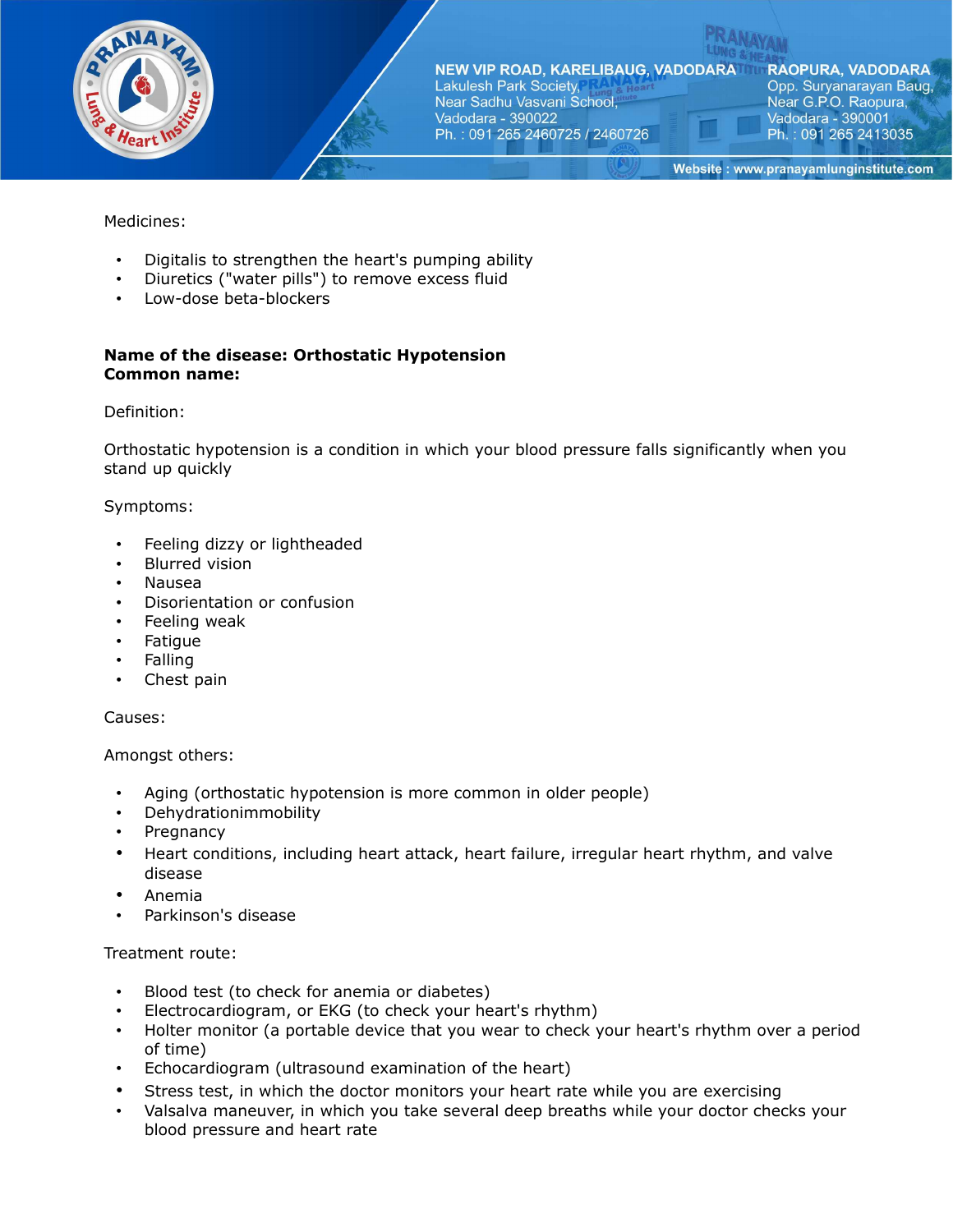

**RAOPURA, VADODARA** Opp. Suryanarayan Baug, Near G.P.O. Raopura, Vadodara - 390001 Ph.: 091 265 2413035

Website: www.pranayamlunginstitute.com

- Tilt table test
- If you are dehydrated, drink more fluids.
- Limit or avoid alcohol (alcohol causes dehydration).
- Stand up slowly when getting out of a chair.
- Don't cross your legs when you are sitting.
- If you have to stay in bed for medical reasons, try sitting up for short periods of time.

### **Name of the disease: Pericarditis Common name:**

Definition:

welling and irritation of the pericardium, the thin sac-like membrane surrounding your heart

### Symptoms:

- Shortness of breath ( dyspnea ) that develops slowly and worsens
- Fatigue
- Swelling ( edema ) long legs and ankles
- Distended abdomen
- Weakness

### Causes:

- Heart surgery
- Radiation of the chest
- **Tuberculosis**
- Abnormal accumulation of fluid in the covering of the heart. This can occur due to infection or as a complication of surgery
- Mesothelioma

Treatment route:

- The final aim of the treatment process to better the condition of the heart
- Antibiotics are used for bacterial infections
- Antifungal medications are used for fungal pericarditis
- Corticosteroids, such as prednisone (in some patients)
- Diuretics to remove excess liquid etc.

### **Name of the disease: Peripheral Vascular Disease Common name: PAD**

Definition:

common circulatory problem in which narrowed arteries reduce blood flow to your limbs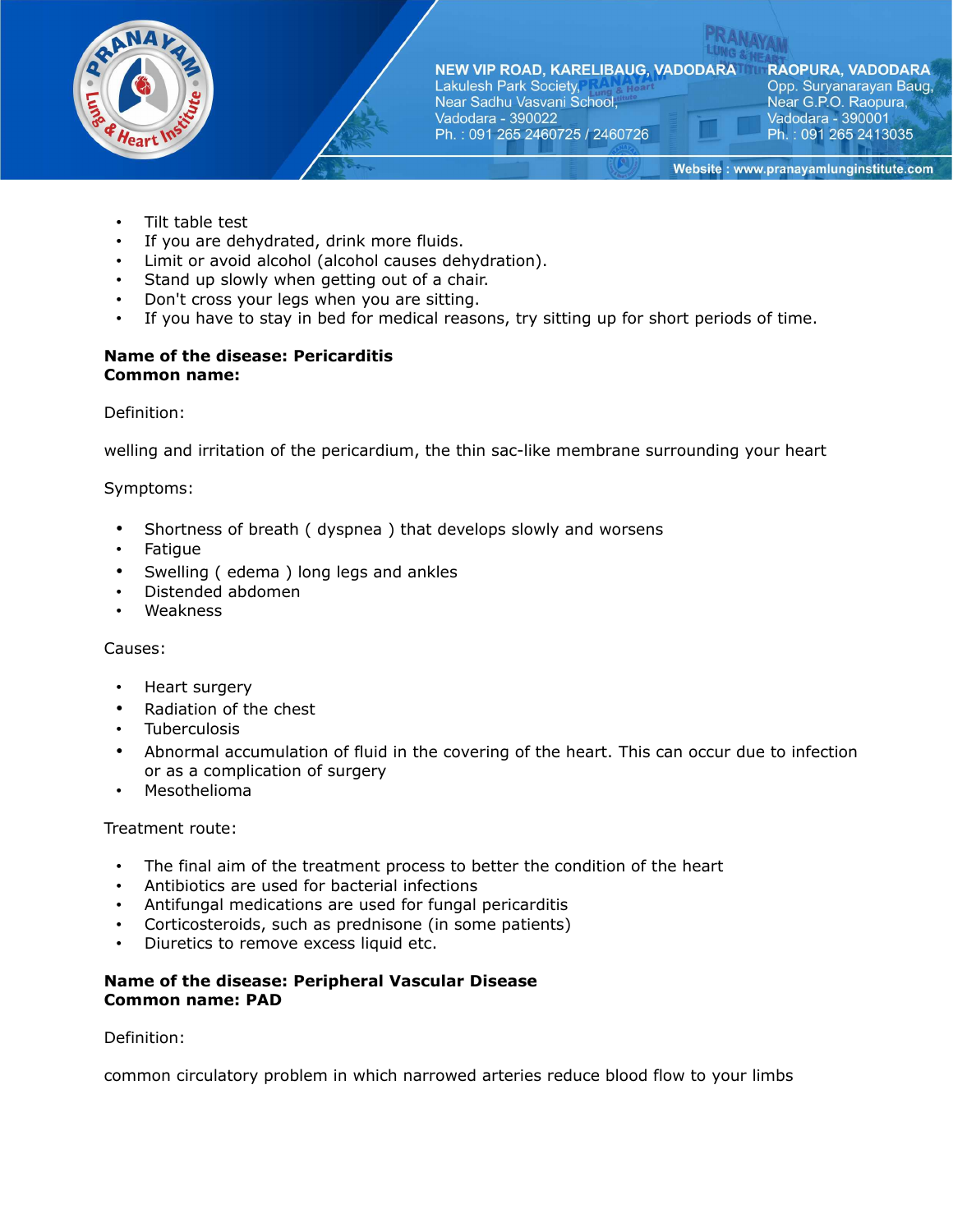

# Symptoms:

- Painful cramping in your hip, thigh or calf muscles after certain activities, such as walking or climbing stairs (claudication)
- Leg numbness or weakness
- Coldness in your lower leg or foot, especially when compared with the other side
- Sores on your toes, feet or legs that won't heal
- A change in the color of your legs
- Hair loss or slower hair growth on your feet and legs
- Slower growth of your toenails
- Shiny skin on your legs
- No pulse or a weak pulse in your legs or feet
- Erectile dysfunction in men

#### Causes:

- Smoking
- Diabetes
- Obesity (a body mass index over 30)
- High blood pressure
- High cholesterol
- Increasing age, especially after reaching 50 years of age
- A family history of peripheral artery disease, heart disease or stroke
- High levels of homocysteine, a protein component that helps build and maintain tissue

#### Treatment Route:

- During a physical examination of your body, the doctor will determine the signs of PAD
- Followed will be an ankle-brachial index test used in the diagnosis of PAD
- Ultra Sound, Angiography, Blood test (measure your cholesterol and triglycerides and to check for diabetes)

### **Name of the disease: Premature Ventricular Contractions Common Name: pvcs**

#### Definition:

extra, abnormal heartbeats that begin in one of your heart's two lower pumping chambers (ventricles). These extra beats disrupt your regular heart rhythm, sometimes causing you to feel a flip-flop or skipped beat in your chest.

Symptoms:

- Odd sensation in chest
- Flip-flops
- **Fluttering**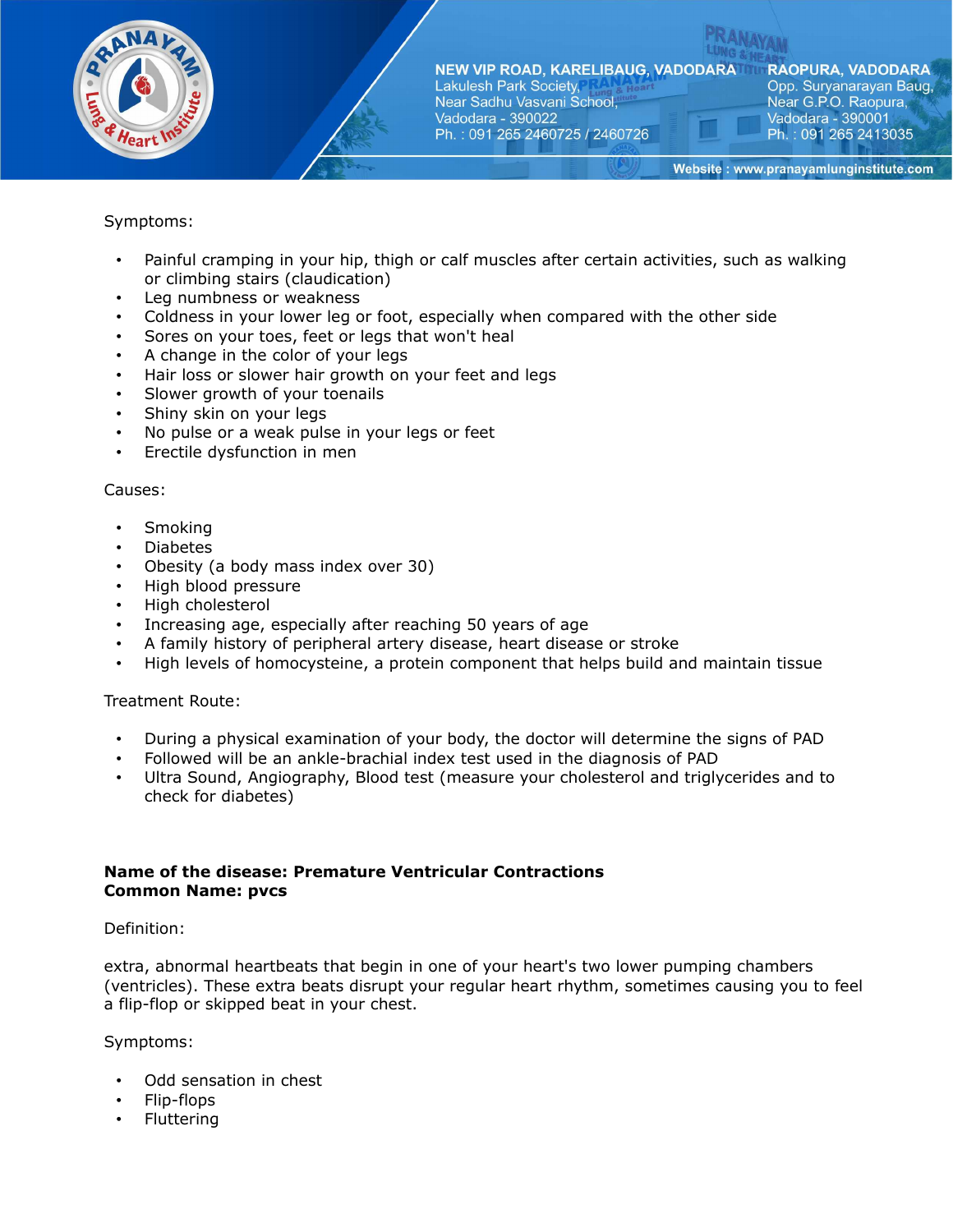

NEW VIP ROAD, KARELIBAUG, VADODARA Lakulesh Park Society,

Near Sadhu Vasvani School, Vadodara - 390022 Ph.: 091 265 2460725 / 2460726 **RAOPURA, VADODARA** Opp. Suryanarayan Baug, Near G.P.O. Raopura, Vadodara - 390001 Ph.: 091 265 2413035

Website: www.pranayamlunginstitute.com

- Pounding or jumping
- Skipped beats or missed beats
- Increased awareness of your heartbeat

## Causes:

- Caffeine, tobacco and alcohol
- Exercise
- High blood pressure (hypertension)
- Anxiety
- Underlying heart disease

### Treatment route:

- Your treatment process will start with your family doctor likely and will eventually be treated by a specialist (cardiologist)
- Make a note about your symptoms, try to gather information about precautions to be taken before the consultancy and testing begins
- List your personal information, questions to be asked, prescribed medications and past reports, providing a case history to your doctor
- It is important to visit the specialist with a companion, who could help you in registering and collecting the details and advices given during the session

## **Name of the disease: Transient Ischemic Attack (TIA, Mini-Stroke) Common name: Mini Stroke**

Definition:

Happens when a clot stops blood from flowing to the brain for a short time

Symptoms:

- Weakness, numbness or paralysis in your face, arm or leg, typically on one side of your body
- Slurred or garbled speech or difficulty understanding others
- Blindness in one or both eyes or double vision
- Dizziness or loss of balance or coordination

### Causes:

- Family history.
- Age.
- Sex. Men have a slightly higher likelihood of TIA and stroke, but more than half of deaths from stroke occur in women.
- Prior transient ischemic attack
- Sickle cell disease
- Race. Blacks are at greater risk of dying of a stroke
- High blood pressure, cholesterol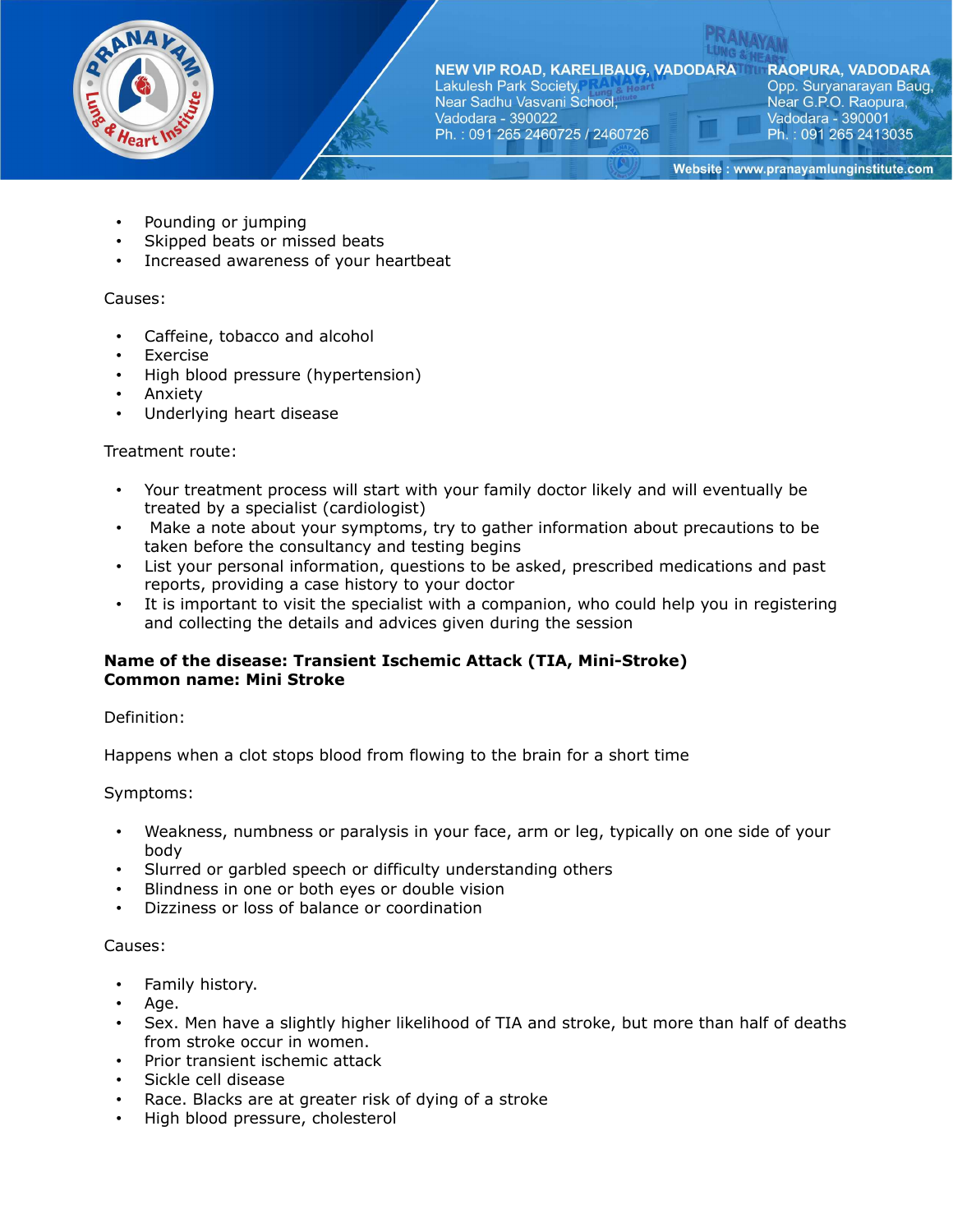

**RAOPURA, VADODARA** Opp. Suryanarayan Baug, Near G.P.O. Raopura, Vadodara - 390001 Ph.: 091 265 2413035

Website: www.pranayamlunginstitute.com

- High levels of homocysteine.
- Weight

Treatment Route:

- If you suspect you've had a transient ischemic attack you are need of an immediate medical attention, visit the doctor immediately
- In order to discuss about your attack with the doctor, you need to have your family history along with your medical background and key personal information
- Along will be a set of questions you might want to ask the doctor
- The doctor will guide you through your situation and recommend a series of test to diagnose your problem and tis severity
- Physical and carotid test, scanning and angiography, MRA/MRI
- Medication and Anti-platelet drugs/ Anticoagulants
- Surgery (If you have a moderately or severely narrowed neck (carotid) artery)

### **Name of the disease: Ventricular Septal Defect Common name: VSD**

### Definition:

a hole in the heart, is a common heart defect that's present at birth (congenital), occurs in the wall that separates the heart's lower chambers (septum) and allows blood to pass from the left to the right side of the heart. The oxygen-rich blood then gets pumped back to the lungs instead of out to the body, causing the heart to work harder.

### Symptoms:

- Shortness of breath,
- Fast or heavy breathing,
- Sweating,
- Tiredness while feeding, or
- Poor weight gain.

### Causes:

- Changes in their genes or chromosomes Down syndrome
- A combination of genes and other risk factors, such as the things the mother comes in contact with in the environment or what the mother eats or drinks or the medicines the mother uses.

- If you already have a child with a heart defect, a genetic counselor can discuss the risk of your next child having one.
- Depending upon the size of the hole, the doctors take necessary steps for the treatment of the baby. Small holes close on their own and need regular check-ups for ensuring the baby